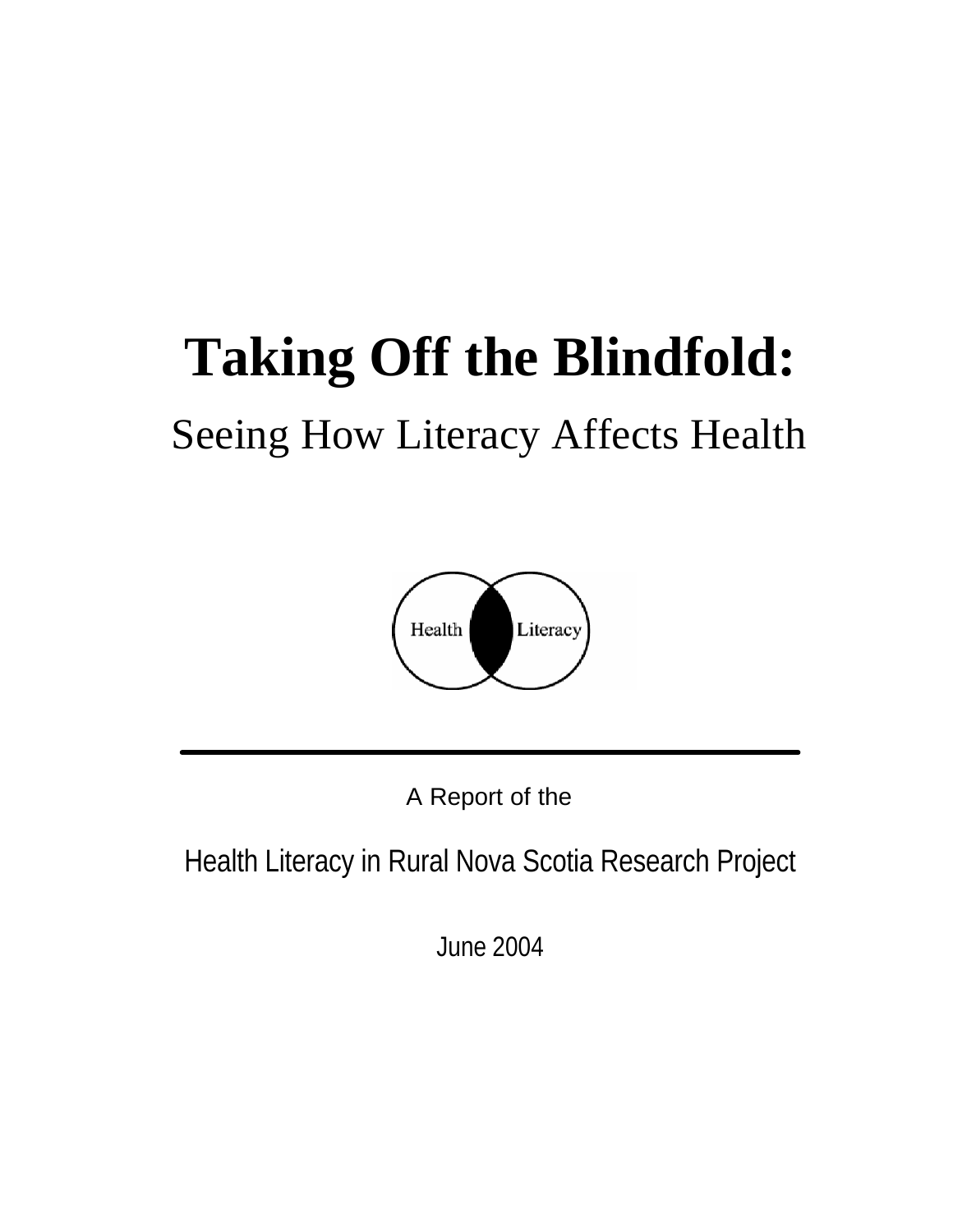# **Taking Off the Blindfold:**

# Seeing How Literacy Affects Health

A Report of the

Health Literacy in Rural Nova Scotia Research Project

**June, 2004**

**Website: <http://www.nald.ca/healthliteracystfx>**

Doris Gillis, Associate Professor Department of Human Nutrition

Allan Quigley, Professor Department of Adult Education

[dgillis@stfx.ca](mailto:dgillis@stfx.ca)

Tel: (902) 867-5401 Fax: (902) 867-2389 [aquigley@stfx.ca](mailto:aquigley@stfx.ca)

Tel: (902) 867-3952 Fax: (902) 867-3765

St. Francis Xavier University Box 5000, Antigonish, Nova Scotia, Canada, B2G 2W5

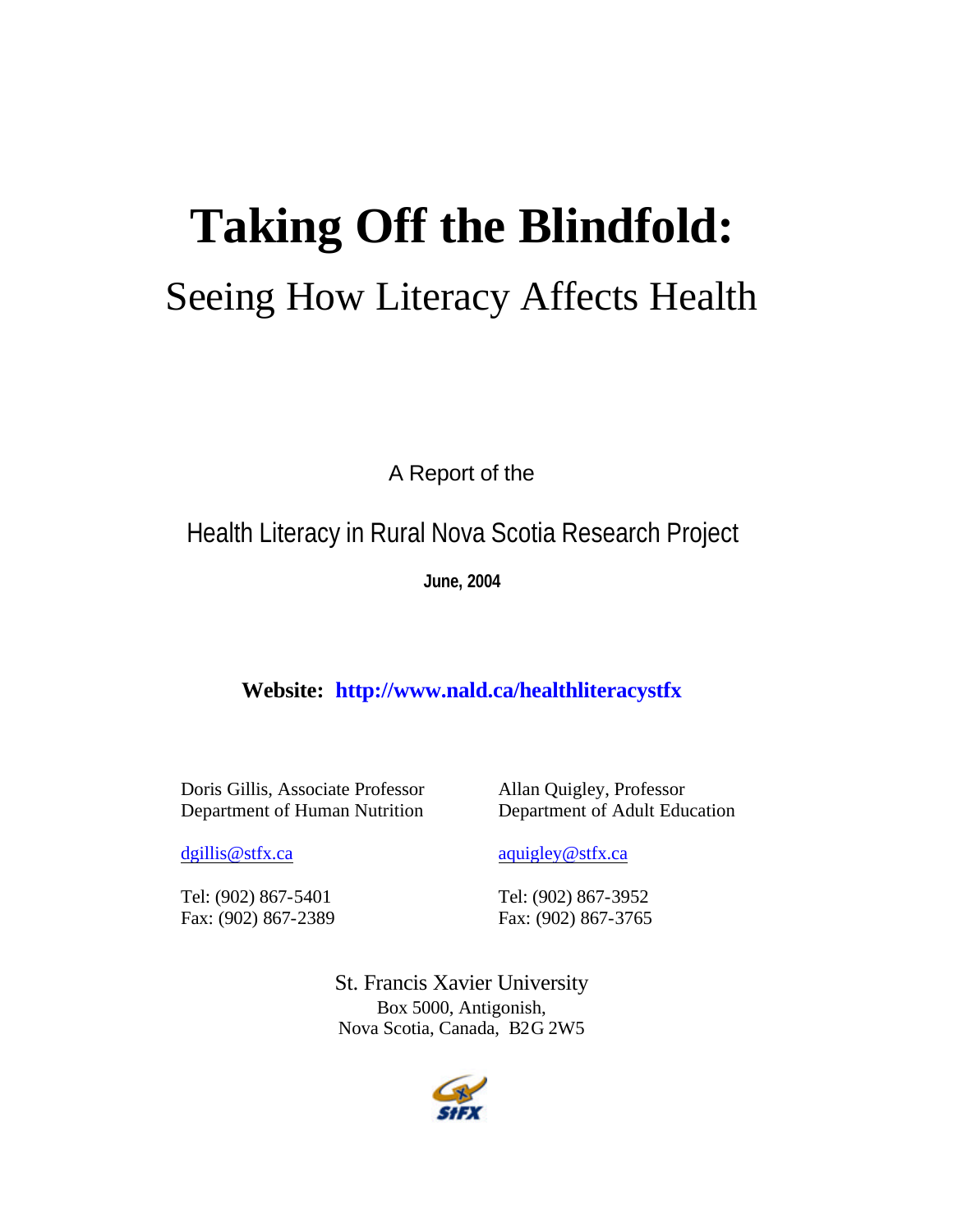# **Table of Contents**

| <b>Acknowledgments</b>                                    | ii             |
|-----------------------------------------------------------|----------------|
| <b>Summary</b>                                            | iii            |
| <b>Introduction</b>                                       | $\mathbf{1}$   |
| <b>Part 1: Taking Off the Blindfold</b>                   |                |
| Health and literacy as a priority for research and action | 3              |
| Partners for health literacy                              | $\overline{3}$ |
| The purpose and method of the study                       | $\overline{4}$ |
| What does "literacy" mean?                                | 5              |
| What does "health" mean?                                  | 6              |
| Reflecting upon experience: Two stories                   | $\overline{7}$ |
| <b>Part 2: Seeing How Literacy Affects Health</b>         |                |
| Literacy affects health directly and indirectly           | 11             |
| Looking at the realities of rural life                    | 11             |
| <b>Part 3: A Call for Action</b>                          |                |
| Suggested actions for positive change                     | 13             |
| <b>Priorities for action</b>                              | 21             |
| <b>Part 4: Taking the Next Steps</b>                      |                |
| Putting the pieces together                               | 23             |
| Working together for better health literacy               | 24             |
| <b>References</b>                                         | 27             |

<u> 1989 - Johann Barbara, martxa a</u>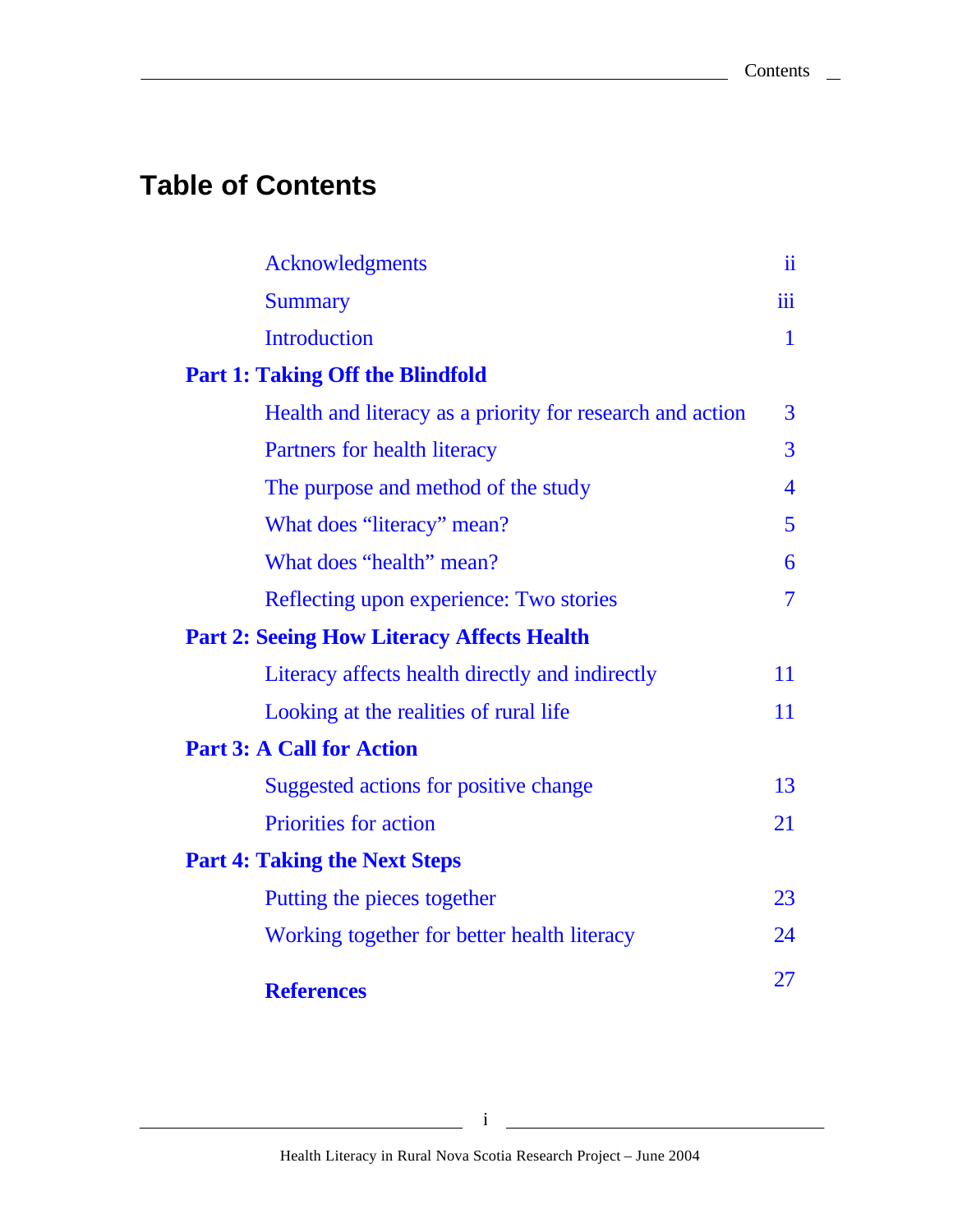# <span id="page-3-0"></span>**Acknowledgments**

#### **St. Francis Xavier University Research Team**

Doris Gillis, Department of Human Nutrition – Principal Investigator Allan Quigley, Department of Adult Education – Co-Investigator Allene MacIsaac, Department of Nursing – Collaborator Janet Shively – Research Assistant Donna Gallant and Sharon Dublin – Former Collaborators, Nursing Department

#### **Additional Assistance :**

Andrea Anderson, Jennifer McLaren, Melanie Parker, Christine Carpenter – Students Erin Casey – Plain Language Consultant Susan Eaton – Facilitator and Editor

#### **Community Advisory Panel**

Judy Cairns, Antigonish County Adult Learning Association (ACALA) Madonna MacDonald, Guysborough Antigonish Strait Health Authority (GASHA) Cheryl Chisholm, Public Health Services, (GASHA) Millie Hatt, Richmond County Literacy Network Evelyn Lindsey, Antigonish Town and County Community Health Board (ATCCHB) Grail Sangster, Guysborough Adult Learning Association (GALA)

#### **Community agencies who helped recruit participants**

Addiction Services, Antigonish Antigonish County Adult Learning Association (ACALA) Antigonish Women's Resource Centre Diabetes Clinic, St. Martha's Regional Hospital, Antigonish Family Place Resource Centre, Port Hawkesbury Guysborough-Antigonish Black Development Association Guysborough County Adult Learning Association (GALA) Kids First Family Resource Centre, Antigonish Naomi Society, Antigonish Paq'tnkek Health Centre Pictou County Continuous Learning Association (PiCCoLA) – (pilot phase) Richmond County Literacy Network Richmond Villa Home for Special Care

#### **Our special thanks to everyone who shared time and insights through interviews and to all those who helped recruit participants and organize focus groups***.*

*This research was funded through the Social Sciences and Humanities Research Council (SSHRC) and the National Literacy Secretariat (NLS) Valuing Literacy in Canada Strategic Grant Program.*

*Summer research students were supported through Canadian Institute of Health Research (CIHR) Health Professional Student Research Awards (2002, 2003) & Human Resources Canada Summer Career Placement Program (2002, 2003).*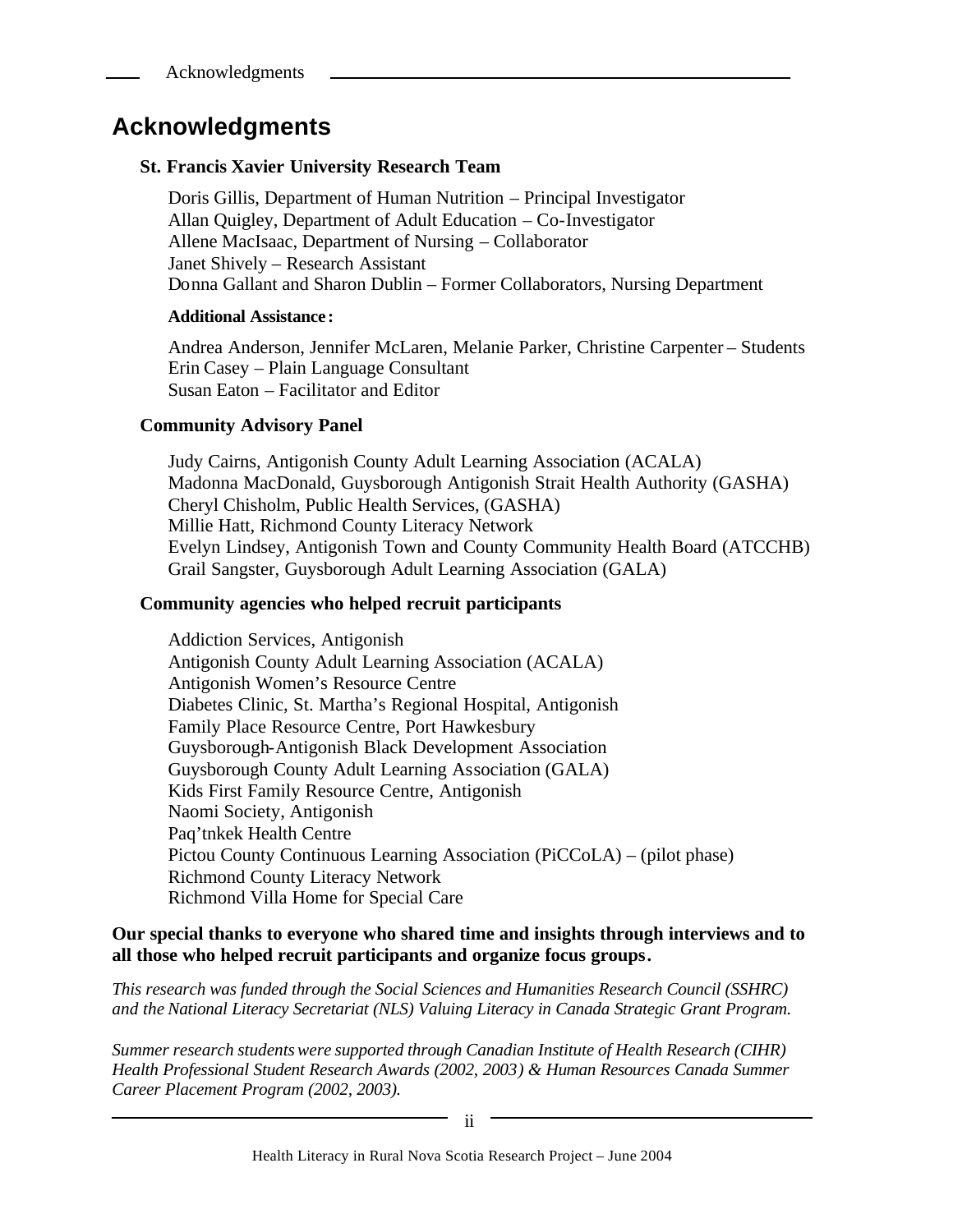# **Summary**

<span id="page-4-0"></span>It is well known that people who have trouble reading and writing often have poor health. The *Health Literacy in Rural Nova Scotia Research Project* brought together people from Antigonish, Guysborough, and Richmond counties to learn more about how literacy affects health. Most importantly, we wanted to find out what can be done to break down the barriers to health that low literacy creates.

We talked to 46 people who had struggled with getting an education. Some were in adult learning programs. Others had difficulty reading but were not in classes. These people told us stories about their lives and how literacy affected their health and their family's health. We also held seven meetings with health and literacy workers, and we talked to 20 community leaders. All of these people lived in the counties of Antigonish, Guysborough and Richmond. All were asked to share their views on how literacy and health were linked and to tell us what needs to be done to make it easier for people in this region of Nova Scotia to have better health.

The report called **Taking Off the Blindfold: Seeing How Literacy Affects Health** highlights what participants told us. For example, people had different ideas about wha t literacy meant. For some, it meant being able to read and write, or not. For others, it was more than just reading and writing. Literacy was important to many parts of their life such as getting a good job and feeling good about themselves. People also had different ideas about health. Some people thought health meant just not being sick. Others felt being healthy meant being able to do what they wanted to do in their life. Both literacy and health were seen as important to getting along well in life.

Many people told us that it was sometimes hard living in the rural areas. For example, lots of people talked about not being able to find a job or to get to a learning program. Some talked about not being able to get into town to get food or medicine. Prices were often higher at small local stores. Going to a gym or skating rink was hard. Many talked about feeling lonely. However, people also spoke of the good things about living in a rural area. For example, people take care of each other in small communities.

People had many ideas about what could be done to make it easier for people who don't read and write well to have healthier lives. They suggested ways that information about health could be made clearer and within reach. They talked about how services and programs could be improved to better meet their needs. Their suggestions are listed in this report.

Those who took part in the study and others interested in health and literacy met in January and February 2004 to talk about the results and suggested actions for change. They said that it was most important that we address the following actions:

- $\checkmark$  Increase awareness and support of literacy as a determinant of health and well-being.
- $\checkmark$  Increase awareness of literacy issues among service providers.
- $\checkmark$  Find ways to reduce barriers to enrolling and attending literacy programs.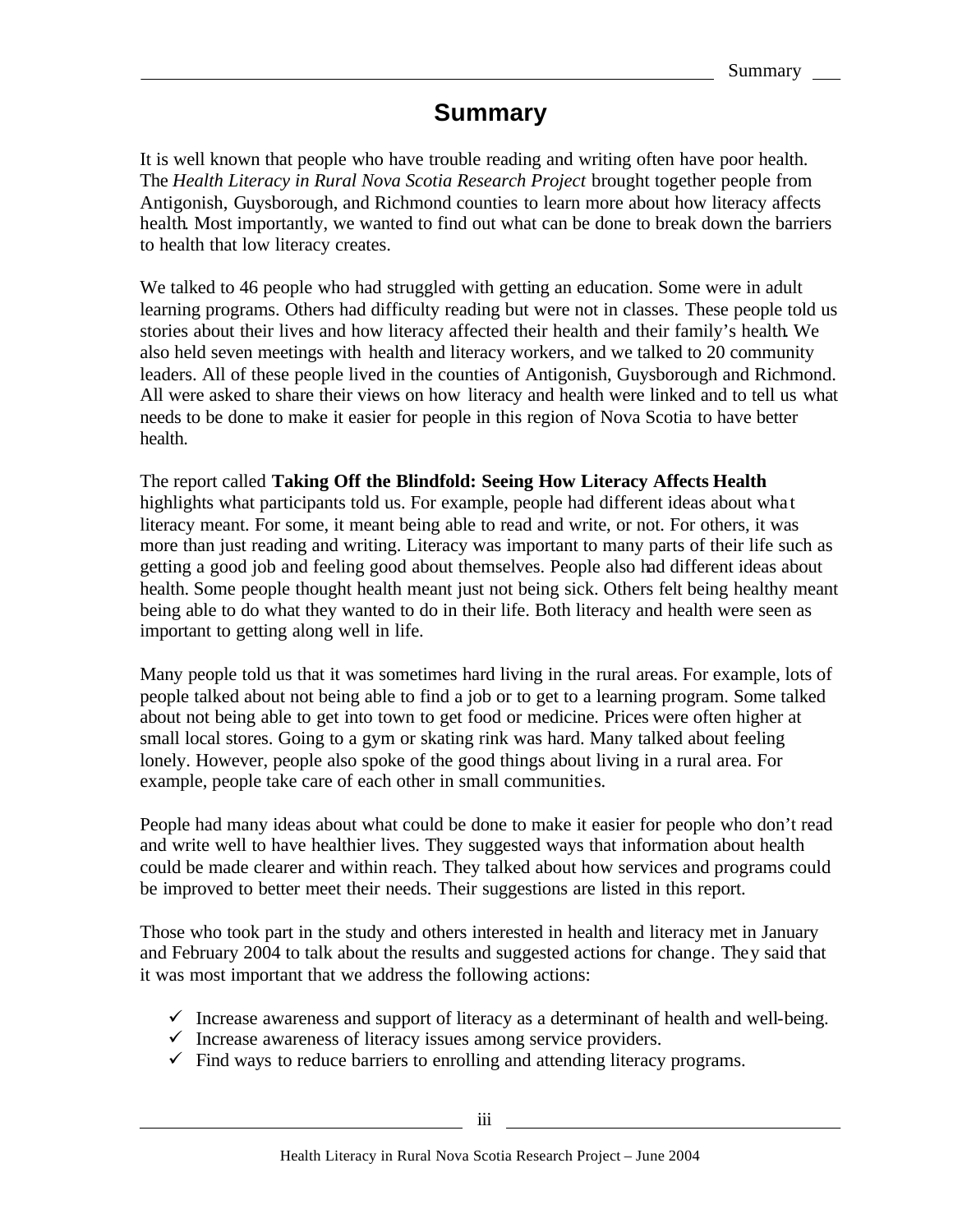- $\checkmark$  Increase networking among service providers to reach those who may "slip through the cracks."
- $\checkmark$  Make health information more accessible to everyone and write it in plain language.
- $\checkmark$  Take health information and services to the people, for example, drop-in health centres and health mobiles.
- $\checkmark$  Support the use of client advocates to help people move through the health care system and to interpret when English is not the first language.
- $\checkmark$  Support community-based organizations and services in fostering health and literacy.
- $\checkmark$  Develop health and literacy promotion strategies that address needs in rural areas, including the lack of public transportation.

These actions for change show that participants see important links between literacy and health. The findings can help build the case for improving policies, programs, and practices that support the health of people who experience limited literacy.

By continuing to work together, we hope to find ways that all people, no matter how well they read and write, can:

- Find, understand, and use the information that they need to stay healthy
- Get the services and supports that they need
- Make choices in their own lives that help keep them healthy
- Speak up about their own health needs
- Have more control over the things that make and keep them healthy.

Participants in this research have shown us how literacy affects their lives and their health. By sharing their stories they have helped us take off our blindfolds so we can see the importance of health literacy. Now that we have seen through their eyes the impact of literacy on health, we must take action.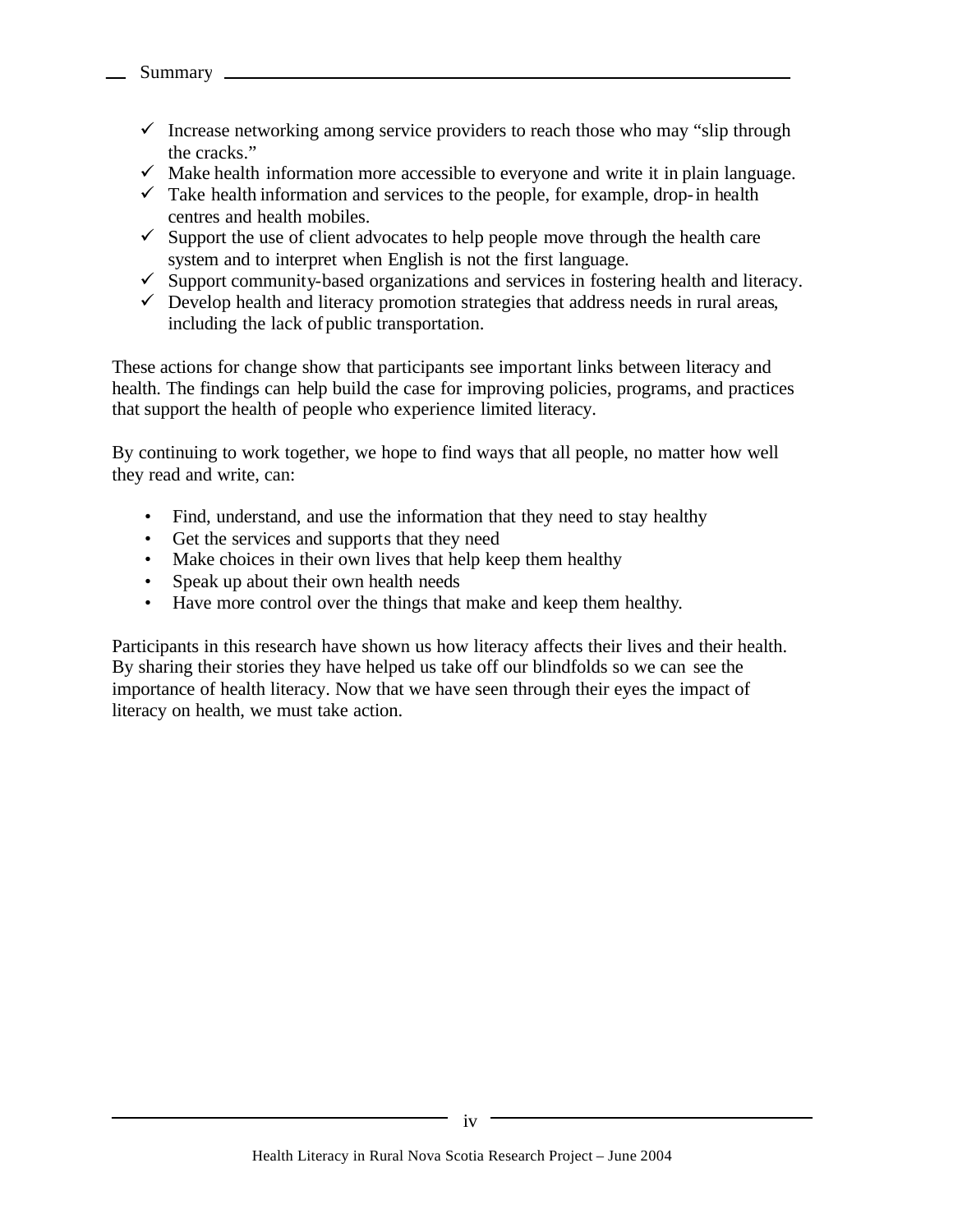# **Introduction**

<span id="page-6-0"></span>"See, we are kind of like blindfolded…yeah, just like you are in the dark. A lot of people, you know, can't read…You don't know what you want…so how are they going to help you? You feel uncomfortable and you don't know what to ask for." (NP-7)\*

About 43% of adults across Canada have problems using the written word (International Adult Literacy Survey, 2000). In Atlantic Canada, literacy is an even bigger challenge. About 53% of adults here have limited literacy skills (International Adult Literacy Survey, 1994). Atlantic Canadians also have the highest rates of sickness and death from chronic disease in Canada (Genuine Progress Index Atlantic, 2002).

Simply said, people with limited literacy are more likely to have poorer health. Health Canada calls literacy a major factor linked to health: "However health is defined or measured, people with limited literacy skills are worse off than others with higher literacy skills." (Perrin, 1998). Literacy affects all aspects of our lives, including health, social status and opportunities for employment and education. It is time we all become aware of the impact that limited literacy has on the health of people in our communities, and work together towards change.

# **The purpose of this report**

This paper highlights findings of the *Health Literacy in Rural Nova Scotia Research Project*, a project that began in 2001 to explore the links between limited literacy and capacity for health in northeastern Nova Scotia. The study looked at the experiences of people whose lives are shaped by limited literacy, as well as the experiences of practitioners working in literacy and health fields in the region. The focus of this report is on the voices of participants who shared insights into how their own levels of literacy influence their health.

A preliminary Discussion Paper was presented at the **Roundtable on Health Literacy** in January 2004 in Antigonish, and again at a Roundtable meeting in Port Hawkesbury in February 2004. These Roundtable meetings, attended by a total of 81 people, provided an opportunity for research participants, community partners and practitioners to react to the project findings, in particular to the actions for change identified by participants in the research. Those attending the Roundtable s suggested how policies, programs and practices can be improved based on the research findings, and established a list of priority actions. Their recommendations are included in this Report and it is hoped that they will serve as a tool for change.

 $KI = key$  informant  $FG = focus$  group  $P = program$  participant  $NP = non-program$  participant

**1**

<sup>\*</sup> To ensure confidentiality, interviews are identified throughout this report by the following key (see page 4, "The participants"):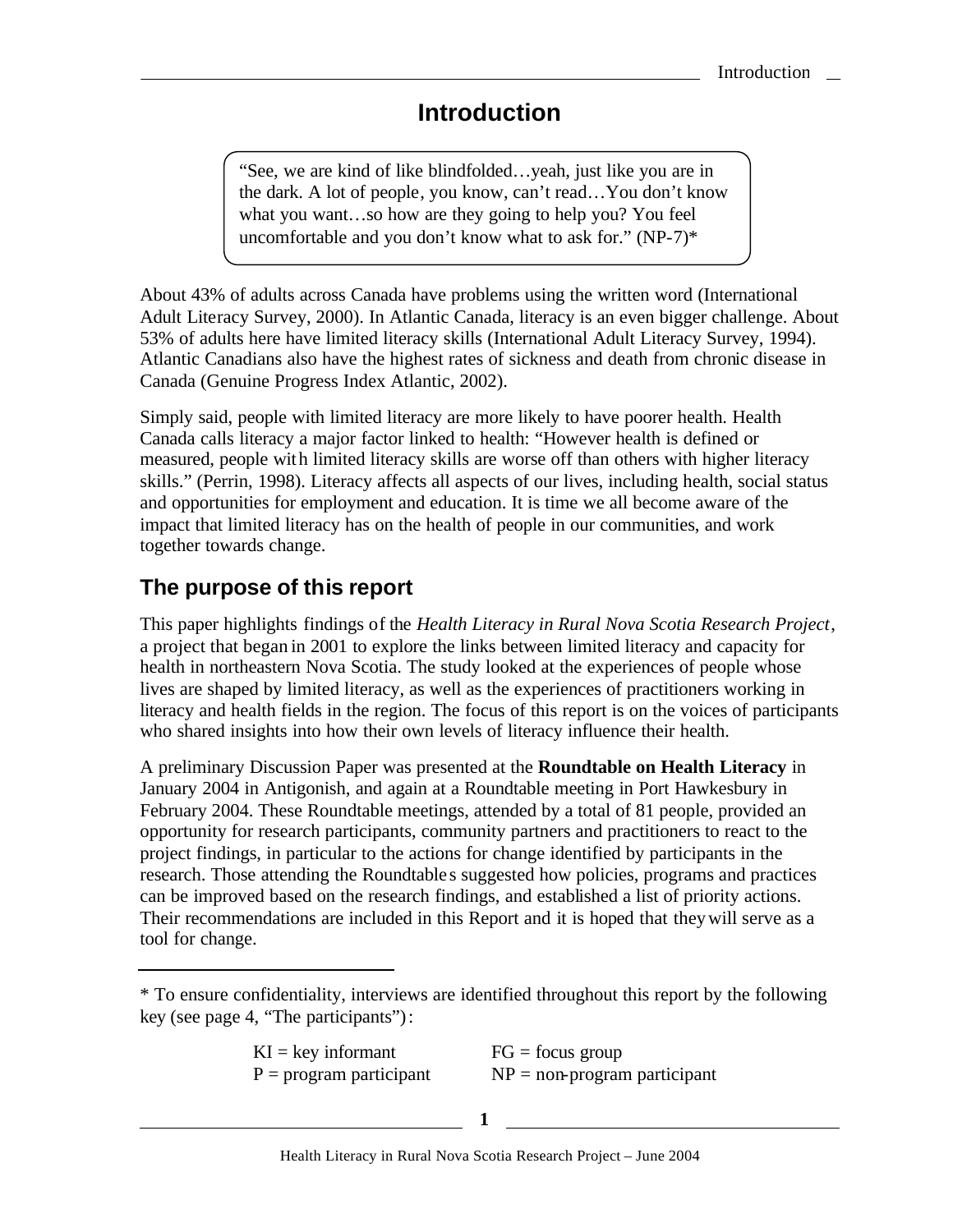#### **One practitioner's perspective** *on speaking out*

"Empower those people who are living it to get a voice and to speak what it is that they are living. I think that is so much more powerful than another document. If a tape recorder could be set in the House of Commons about women living in poverty…I think that would have more of an impact on those people sitting there and hearing it than a study on paper would have. If we can empower the people who are living it to somehow have a voice..." (FG 1)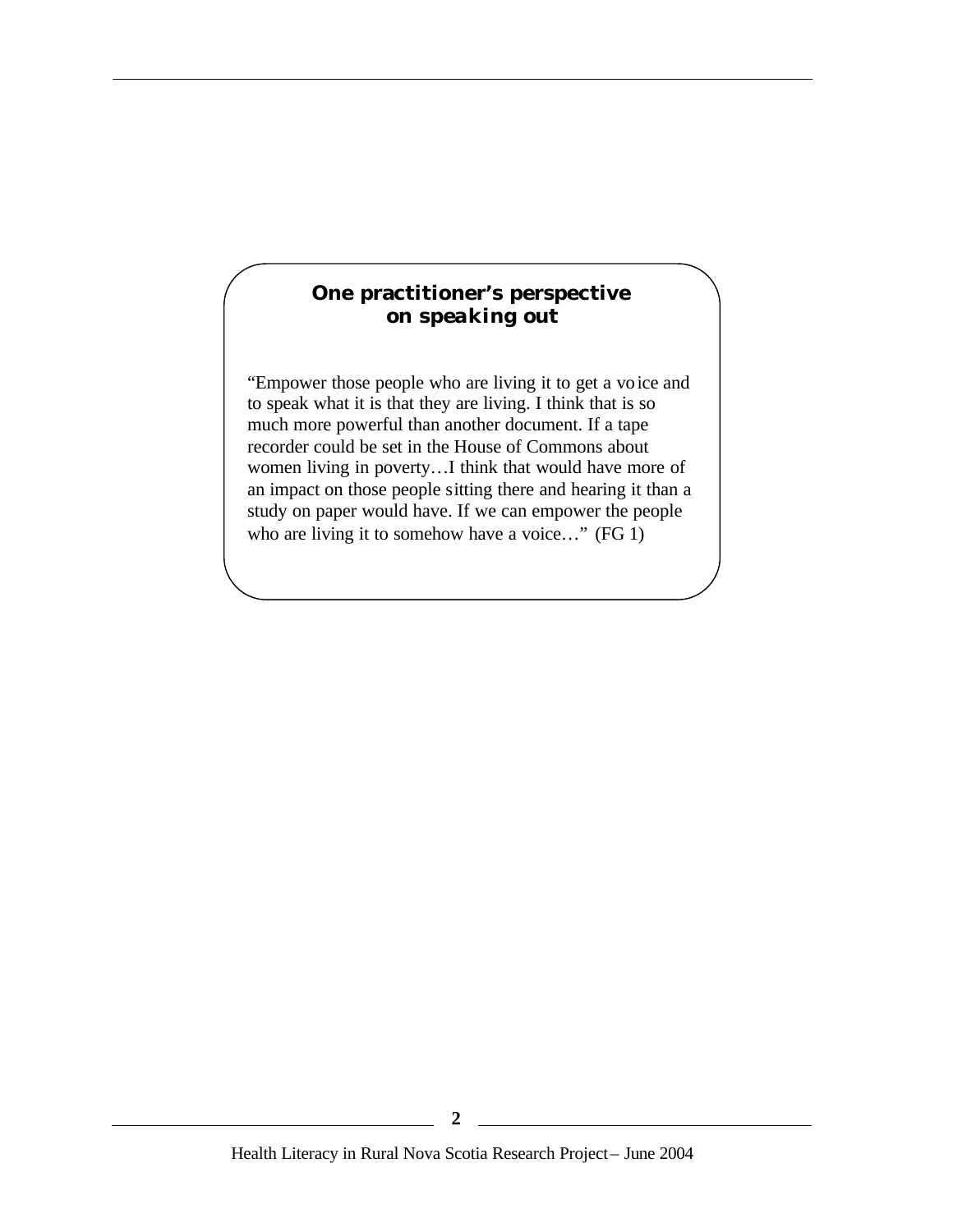# **Part 1: Taking Off the Blindfold**

## <span id="page-8-0"></span>**Health and literacy as a priority for research and action**

When the Antigonish Town and County Community Health Board (ATCCHB) was setting health planning priorities, it identified literacy as a key issue requiring research and action. Members discussed their concerns with researchers from the Departments of Human Nutrition, Adult Education and Nursing at St. Francis Xavier University (St. FX) in the fall of 2000.

As a first step, workshops were held with health and literacy practitioners, adult learners and community leaders in Richmond and Antigonish counties to explore their views on literacy and health. Participants confirmed the need for the research, decided its focus, and identified community partners from the fields of health and literacy to give advice. These community partners formed an Advisory Panel to work with the St FX research team. Together, they developed a research proposal to explore the links between health and literacy in this region of Nova Scotia. The *Health Literacy in Rural Nova Scotia Research Project* was funded by the Social Sciences and Humanities Re search Council (SSHRC) and the National Literacy Secretariat (NLS) Valuing Literacy in Canada Strategic Grant Program and began in April 2001. Community partners from Guysborough County joined the project early in 2002.

# **Partners for health literacy**

"Health literacy" is a new concept that brings people from the health and literacy fields together. Health literacy builds on the idea that both health and literacy are critical resources for everyday living. Our level of literacy determines our ability not only to act on health information but also to take more control of our health as individuals, families and communities.

Since 2001, the St. FX research team has been working with partners from health and literacy agencies to increase awareness of health literacy as an important public issue. This research is meant to provide a base for improving policies and programs in order to enhance the health of adults with limited literacy skills who are living in rural northeastern Nova Scotia.

#### **The Partnership**

- St. Francis Xavier University (St FX)
- Antigonish County Adult Learning Association (ACALA)
- Antigonish Town and County Community Health Board (ATCCHB)
- Guysborough County Adult Learning Association (GALA)
- Guysborough Antigonish Strait Health Authority (GASHA)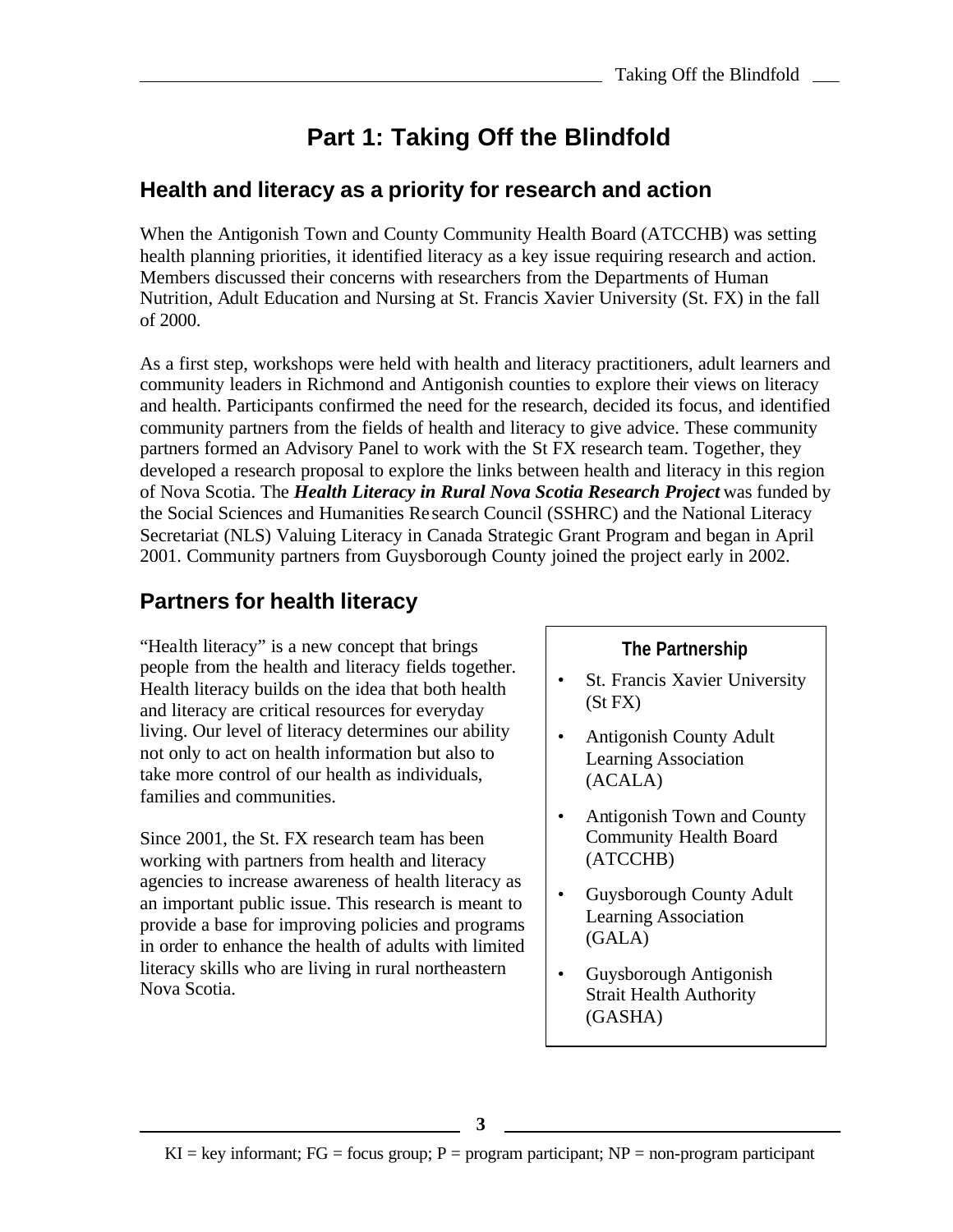# <span id="page-9-0"></span>**The purpose and method of the study**

In this study, we explored the links between literacy and health by looking at the personal experiences of people living in Antigonish, Richmond, and Guysborough counties. We wanted to:

- learn more about how adults with limited literacy skills get and use health information and services, and
- find strategies for change that build on the services and supports that we already have in our communities.

# **The participants**

With their informed consent, we interviewed 25 adults enrolled in adult learning programs (P) and 21 adults with limited literacy not enrolled in adult learning programs (NP). We recruited the non-program participants through community-based agencies.

Of the 46 participants, 20 were from Antigonish County, 16 from Richmond County, and 10 from Guysborough County; 15 were male and 31 were female; four were of Acadian descent and spoke French as their first language, five were Mi'kmaq, and four were African Nova Scotian. Their ages ranged from 18 to over 55, and they had grade levels ranging from grade one to grade 12. All of the participants had struggled with "getting an education" and spoke from the experience of limited literacy.

"I really appreciate having someone…to give me the time to talk about all of this stuff. It makes me feel good."  $(P-5)$ 

We also held seven focus groups (FG) involving 64 health and literacy professionals from a wide range of organizations and agencies that work with clients limited in literacy. Four focus groups were held in Antigonish County (including one at Paq'tnkek First Nations), two in Richmond County, and one in Guysborough County.

As well, we interviewed 20 community leaders as key informants (KI). The key informants represented a variety of community and departmental organizations and although their jurisdiction often included more than one county, they were interviewed in their home counties as follows: eight in Antigonish, nine in Richmond, and three in Guysborough. Key informants included one Mi'kmaq and four African Nova Scotians. Two males and 18 females were interviewed.

All interviews were audio taped and later transcribed. The findings of this project reflect the voices of the 130 people who generously shared their stories and offered their insights.

## **The interview process:**

The interview style was relaxed and informal. We wanted participants to feel comfortable enough to share their experiences and their reflections on those experiences, so we used a guided conversation approach. Personal stories and opinions flowed freely in most cases, and several participants said they appreciated the opportunity to discuss these important issues.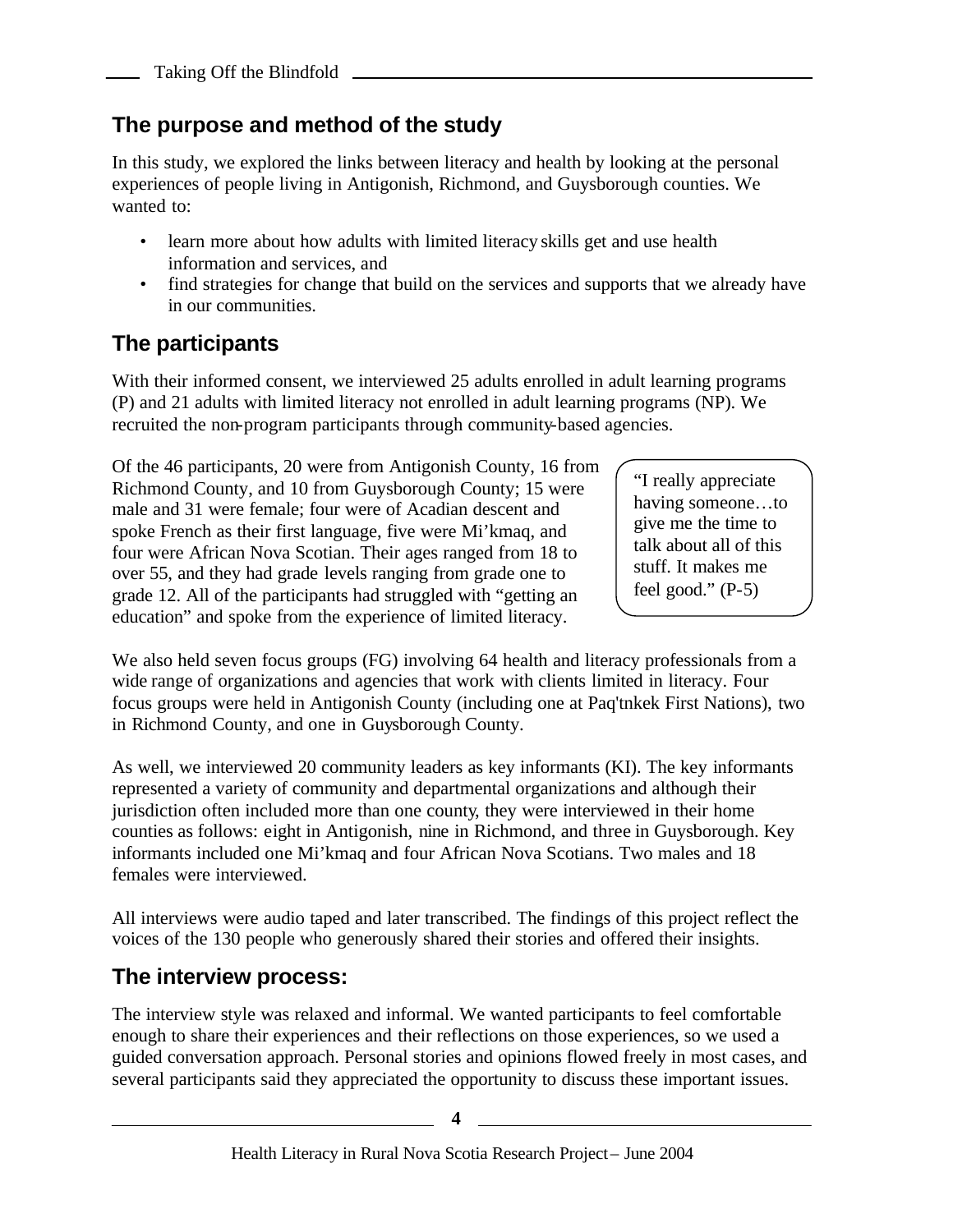<span id="page-10-0"></span>To start the discussion, we asked participants to talk about what the terms "literacy" and "health" meant to them, and to assess their own levels of literacy and health. Next, we talked about the factors that make and keep us healthy. With this broad definition of health in mind, we asked participants to think about a time when they had to deal with a health issue, either for themselves or someone else. When they shared their experiences, we prompted them to reflect on the situation: what was difficult about the situation, what supported them, and their level of satisfaction with the information or services they received. We then asked participants about how they usually got information and support, what they found useful, and what could make obtaining information and services easier for people with limited literacy. Finally, we asked them how they thought they could have more control over their own health and the health of their families.

## **What does "literacy" mean?**

The research team looked at literacy as more than the ability to read and write. Some definitions of literacy focus on the basic reading and writing skills that help us function in everyday situations, such as following a recipe or reading the instructions for an appliance. Other definitions of literacy include the skills we need to participate effectively in daily life, such as communication, critical thinking, and social skills. Literacy also means having greater control over life events and situations.

During the interviews, we asked people about their own literacy and what it meant. We discovered that almost one-third of the 46 participants with limited literacy had no understanding of the term. Some people confused the term "literacy" with "illiteracy." Among those who had some understanding of the term, most thought of it as reading, writing, and upgrading. Others had a broader view.

"Literacy means the understanding of what's wrote in front of you…to understand the meaning of something in your mind and to be able to write it out if you have to also and understand what you are writing out." (P-19)

#### **One practitioner's perspective** *on literacy*

"There is one woman that I worked with for four years and she had three children…I went one day to her house to make bran muffins. When we were finished making them, I said, "Here, I am going to leave the recipe with you so that when you want to make them again, you can make them." She looked at me and she said, "And what good is that going to do me?" I said, "Well, you probably can't remember what goes in them." "Oh, I can remember. I can't read." That is the first time I knew in four years that she couldn't read. I said, "Oh my gosh, I didn't know." I mean she hid it very well from me, she really did. Then I mentioned learning to read. Well, she resisted it so strongly that she was almost crying. She said, "Please don't make me do it." She was scared, I think…If literacy is enhanced, all of these other determinants of health are going to be impacted on, too, because things are possible now. The self-esteem of that individual is going to go, probably, through the roof because they are going to then know that they can take control and take charge of their life. It is that sense of personal power that when you don't have it, the world is a very scary place." (KI-5)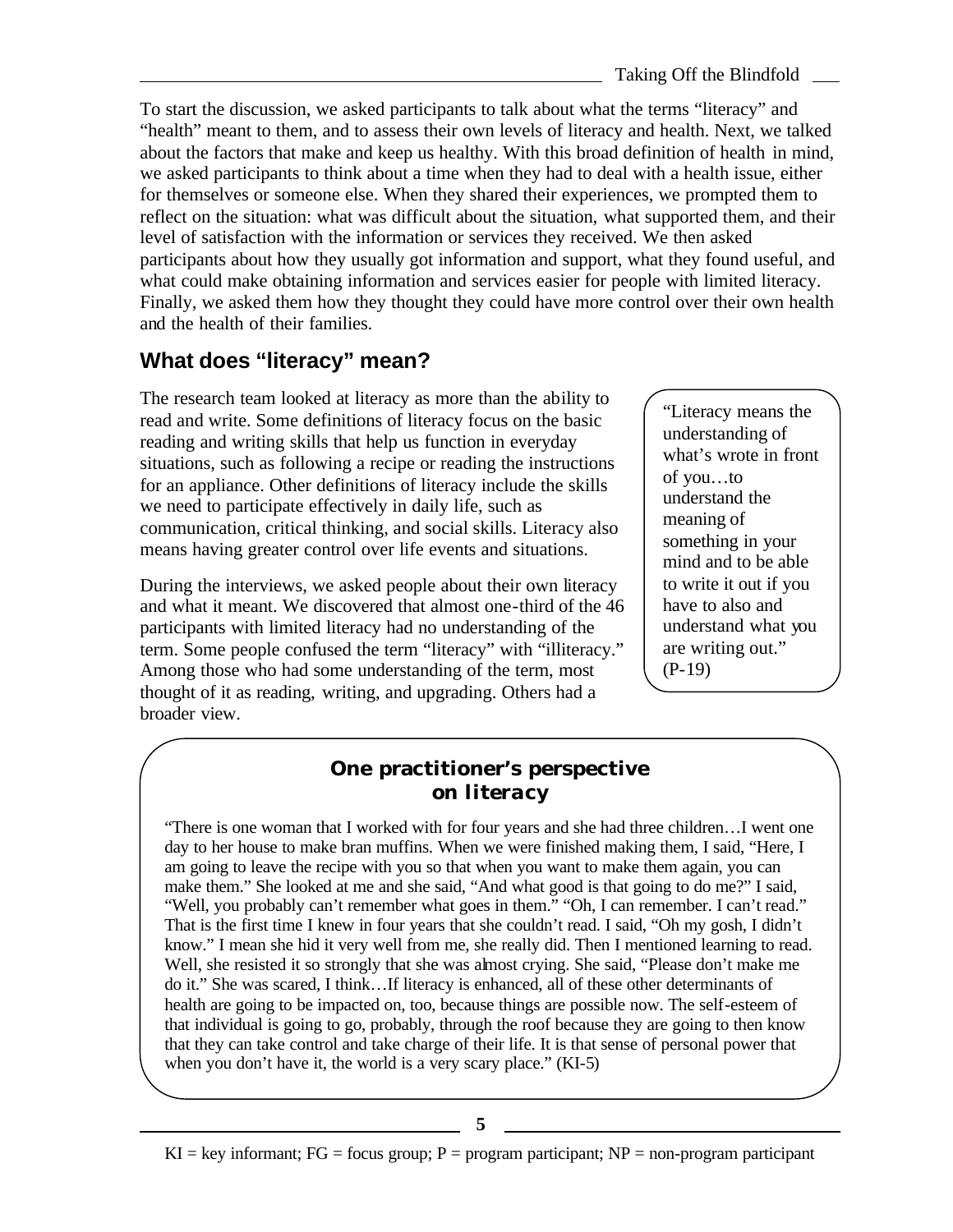# <span id="page-11-0"></span>**What does "health" mean?**

The research team viewed health as more than not being sick. We accepted the broad definition of health as a state of physical, mental and social well-being. To be healthy, one must be able to identify and achieve goals, satisfy needs, and cope with change. Health is a resource to draw on for everyday living.

Many factors work together to make and keep individuals and communities healthy. Health Canada calls these the *determinants of health*:

> **Income and social status Social support networks Literacy and education Healthy child development Social environments Physical environments Personal health practices and coping skills Biology and genetic endowment Gender Culture**

**Employment and working conditions Health information and services**

All of these factors are key today to understanding health and to improving it. Health promotion means helping people increase control over and improve their health.

We asked participants what they thought health meant. Although many people saw health as being "without illness" and "no aches and pains," others talked about things like healthy eating and getting enough exercise. Many saw health as having many parts. Concerns about mental health came up often.

We asked participants to assess their own health at the beginning of the interview, and again after we briefly discussed the factors that work together to keep us healthy. Some participants' responses shifted. At the beginning, they saw their health as adequate (meaning no serious illness). After the discussion, they had a more critical view of the lack of conditions and supports needed for health.

Several participants felt that in spite of a "few problems they had to deal with" they were generally satisfied with their health and their lives, as long as everything was "under control." Control over health, however, is often fragile in the face of limited literacy, under-education, unemployment, and poverty.

"Healthy means to have confidence in oneself; being able to deal with issues in today's society; keeping your family motivated to be able to deal with issues; being able to enjoy life -–having time to enjoy life after all the daily drudgery is taken care of." (P-23)

"I couldn't cope with what was happening around me that I had no control over, but that affected every inch and every moment of my life." (NP-8)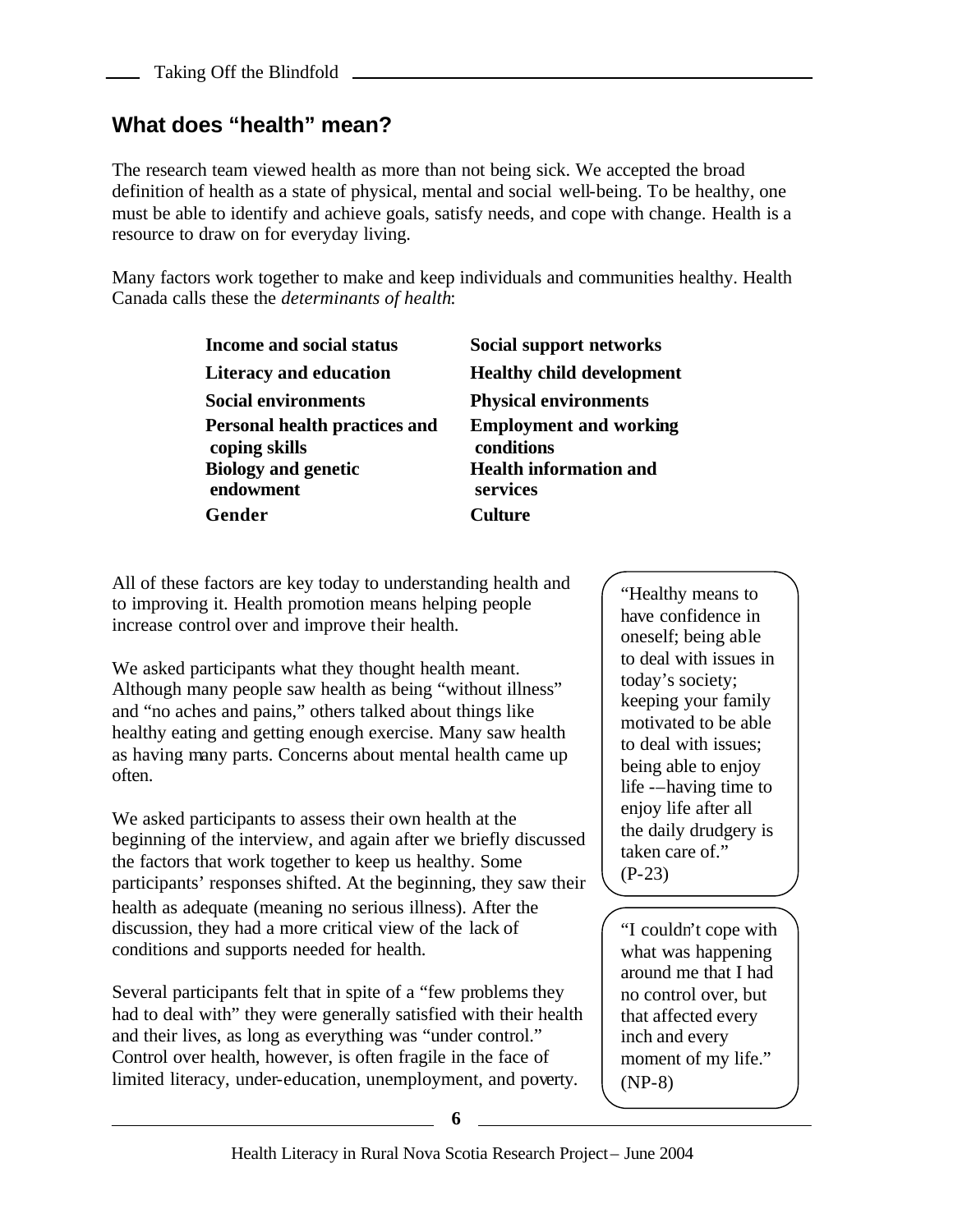#### **One practitioner's perspective** *on health*

<span id="page-12-0"></span>"What is the difference between a focus on just lack of disease versus real health? … Trying to explain to a person who has lived in very deprived circumstances and who hasn't been thriving and living a really healthy and happy and fulfilling life what [real health] is like… to do that is like trying to explain to a person who has never been able to see what the colour orange is like. Or a person who has never been able to hear what Mozart sounds like. It is not politically correct to talk about it. It needs to be talked about. It's a real key thing." (KI-7)

## **Reflecting on experience**

By using an adult education approach in our interviews and focus groups, we invited participants to share their stories **and** think about the meaning of their experiences as they related to literacy and health. Their stories gave us valuable insights into the complex links between literacy and health. Two examples are found on the next pages.

#### **Adult Learning Cycle**



**Experience:** Participants explored past experiences by "telling their stories." (What is happening?)

**Explanation and Reflection:** Participants thought about their experiences by looking at underlying causes (Why is this happening?) and how the experiences fit into a larger picture. (So what does this mean?)

**Action:** Identifying what needs to be done on a personal, community, or policy level to make their situation better. (Now what do we do about it?)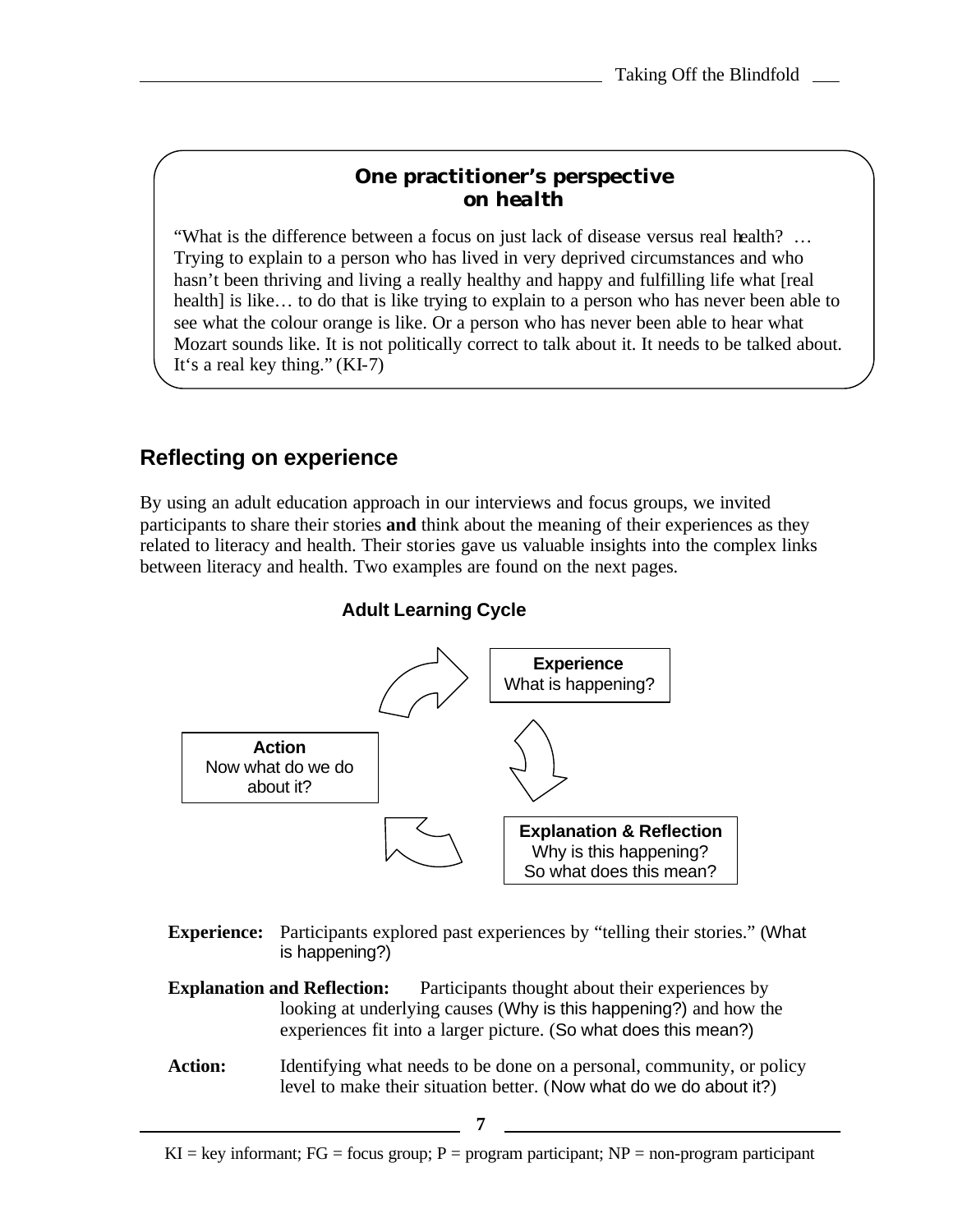## **In Plain Words: A story about information and support from service providers**

#### **Explanation and reflection**

"Well, I was stupid, like to stuff like that. OK, you would take a book and you would try to read about emphysema and cancer and all of that. Sometimes there are words there and if you broke it down in your own way – but it may not mean that at all…I went to the library, and little pamphlets that you get at the doctor's office about it – I found out on my own…Now you don't like to ask, what do you think they are saying? That happens and then they know that you don't have enough schooling to understand whatever they are saying…You don't like to say, well I haven't got that much schooling; what does this mean? ...They don't use plain words.

People they don't realize when a person is sick, they change their moods. Such as my husband; he could be happy right now and in two minutes he could be just the opposite. There was never nobody to come in and say, "Well now, you take an hour off."…I had nobody. My kids, but there was nobody to come in and talk to me or make me a cup of tea, you know what I mean? When I used to come here to those ladies [women's centre], when I used to go home I would feel great because they laughed and they told little jokes. They took my mind off of him, you know…Nobody knows until they have to go through it, and I hope if I could help somebody I would."

#### **Action**

"You know there should have been somebody come out and sit me down, like us [the interview], and say, "This is what it is," and explain more to me than they did…So you have got to come down here to them [women's centre]…and they will get you the contact with people, you know what I mean? Social service, they are good for people, yeah, if you go up there to ask for money. You don't go up there just for a friendly visit, you know what I mean? It is kind of well, this and well, that, the budget is cut back so much…But you come down here and they will tell you to go to the food bank or go see a parish priest or a minister, whatever. They will get you in contact with other people…I know when we started [name of community – based program]…that was a beautiful program…That was like people on fixed income. We would come here once a week and we would talk like how you would try to help each other…It was for us women that were all like in the same bracket...I think there should be more support groups because you can talk about a lot, and people may have more trouble than I would. We could settle it out with each other…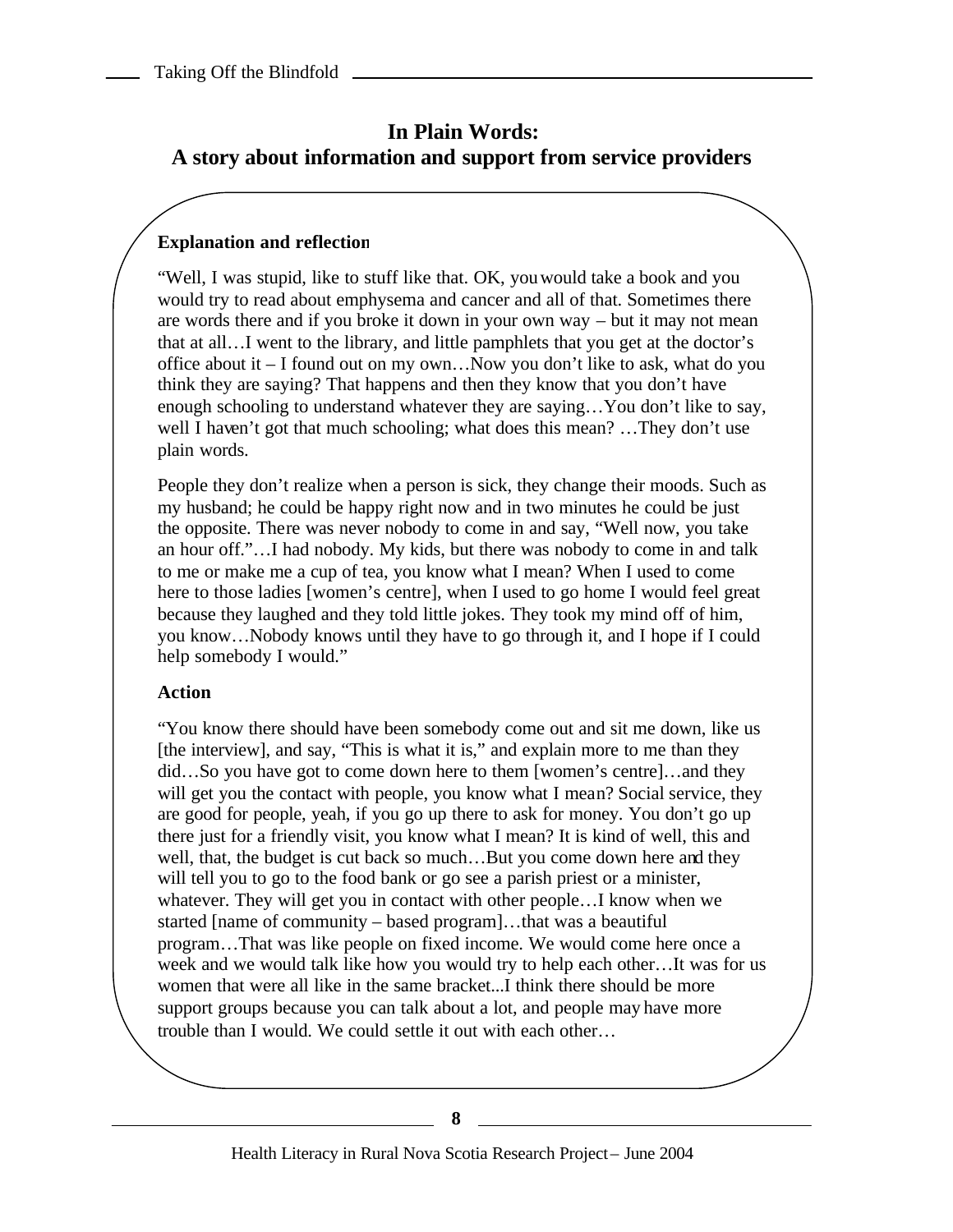If they had something like, say people with lung trouble or cancer; if they had a group of people like come in and sit down and a nurse or a doctor, or someone like that, they come in and sit down and say, OK this is cancer, this is emphysema, or this is whatever, and have a little board and write it down onto the board and explain at two or three meetings. By then you should have a kind of picture of what it is…But there is not enough of it. They seem to hide everything, you know. Cutbacks, you know, so much cutbacks. But that is not helping the people that has to go through this. (NP-4)

#### **Breaking the Cycle: A story about the role of literacy programs in supporting the health of families**

#### **Experience**

"As I was growing up my mom moved from place to place. We never stayed in one place long enough to have a home. We have always moved here and there. My mother was a very heavy alcoholic and lots of times we never went to school. Actually we did not know what school was for a while. When I went back and was in grade 8, I was being sexually harassed by a male student and each time I tried to report it to the office, they never did anything. So I left and never went back. I could not deal with that kind of stuff in school…I started drinking and I got mixed up with the wrong crowd, and I was drinking every night and going and getting into trouble."

#### **Explanation and reflection**

"Then finally one day I realized that this ain't me. I hate being dirty and smelling like this. I am making myself sick on this brew. So finally one day I said, 'That is it, I can't do this anymore.' It is going on 6 years I have not drank."

"I told myself everyday that I don't want to be like my mother; I want my health to be different…Her liver is gone, her kidneys are failing, she has a heart pacer, she is a high diabetic. She has so many problems in her now. My mother's alcoholism destroyed my life, me and my sisters' lives, but she will not admit it. I am not going to deny it. I don't care what anyone says." "I was following her footsteps until one day I realized…I affected my kids. I left them all the time; I'd come home loaded. I always said to myself I would never let my children see me, and I always did come home when they were asleep. And then one time I came home and they were awake. That was it…I can't take it..."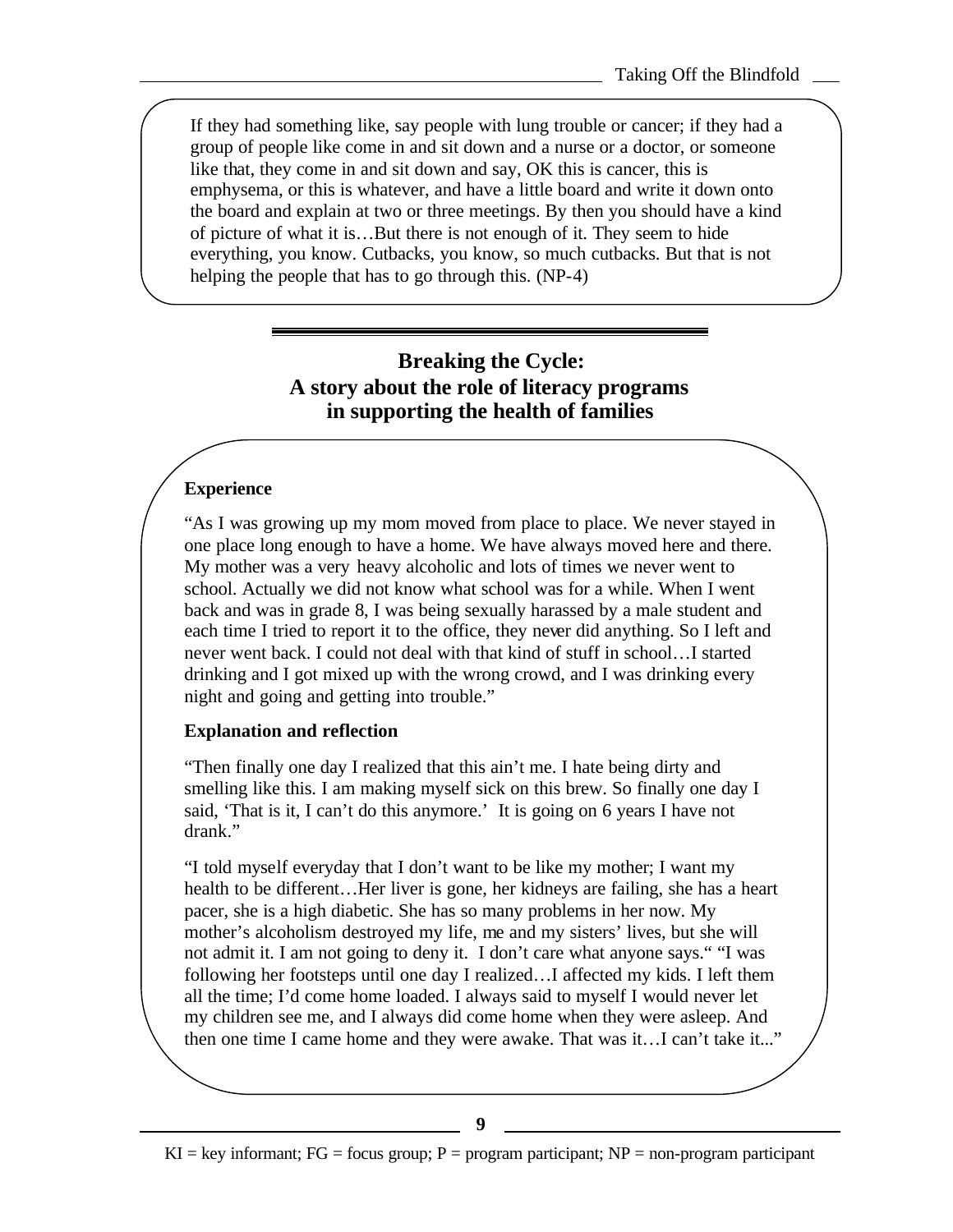"A lot of time when my kids were doing homework and they would ask me I would say, "I'm sorry, I can't help you."…It makes you feel bad because I am the mother and I am supposed to be able to help them. I tell my children every day, it hurts me so bad that I never finished school, and I wish I had because I could help them a lot. But I tell them what happened to me in the past and I don't want them to take the same path that I did. I want them to go to school and do something with their life, do something that I never had a chance to do."

#### **Action**

"It's a little late right now, but I'm trying. I am trying so hard to put these kids on the right track and keep them there...I was determined to come back to school. When my son got into trouble, that is what gave me the idea...My son and daughter have gotten into some trouble at school with drugs, which upsets me. My son had to leave school. So I made a deal that if he comes back to school here, I would come with him. I am making a change for myself going back to school...We are together all the time, we joke a lot, we have a good time…When I have problems that I don't understand, he will help me. And then, where I am a little ahead of him in math, when he needs something he will ask me…I enjoy this. I never thought I would, but I really enjoy being here. My kids think it's cool."

"That is my biggest dream. That's what I told my children, 'I want to die knowing that you all have your education and a good job to hold you down. You guys can get all the things that you want that I never got. That is my dream, for you children to make something of yourself. Don't follow in the same footsteps that I did.' And I almost followed my mother's until I woke up and realized what I was doing." (P-8)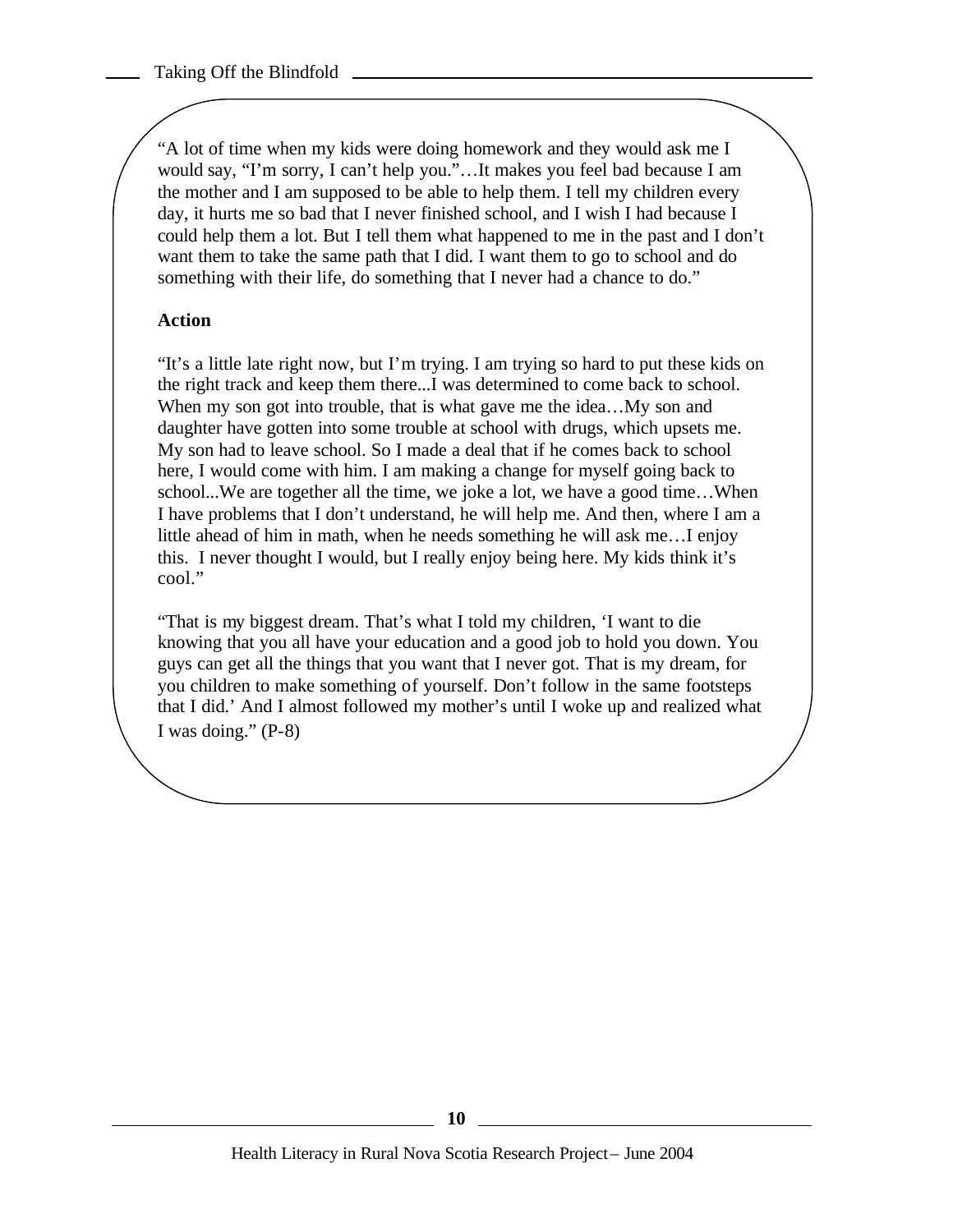# **Part 2: Seeing How Literacy Affects Health**

# <span id="page-16-0"></span>**Literacy affects health directly and indirectly**

Literacy influences health both directly and indirectly. The direct effects are the most obvious. They can include difficulty understanding and using health information and finding our way through a complicated health system.

Less obvious but often more profound are the indirect effects, including the personal and socioeconomic challenges that often go with limited literacy: self-confidence, employment, income, housing, healthy eating, and the stress that comes from constant worry about meeting these basic human needs for ourselves and our families.

"If a person can't read very well they get put down a lot. Like my neighbour, who was always being put down because she couldn't read…[That] makes you sad. And you can't get a good job." (P-22)

"I didn't even know about community services until the daycare teacher told me. I could have gotten help a lot sooner if somebody had told me it was there."  $(P-22)$ 

"That is one thing I find stressful. When you try to read a prescription and you can't read it…I don't know how to read labels…if I could get to read the label…" (P-24)

# **Looking at the realities of rural life**

The *Health Literacy in Rural Nova Scotia Research Project* explored the links between literacy and health through the eyes of people living in three rural counties. Several major themes came out of the interviews: social isolation; lack of transportation; and limited opportunities and/or decreased access to employment, recreation, health care, education, and social support services. Participants also said that small communities are often close and supportive, which can lessen the negative impact of limited literacy on health. As one person said, "There's people that can help you*.*" (NP-16)

Despite the support in many small communities, people did name a number of problems:

• **Social isolation:** "I don't even think he sees it because it has been happening so long that he is not noticing. His behaviour is a learned behaviour. Like he grew up in that area and it is all the same. I hate that area. To me it was like Alcatraz. I lived in Alcatraz for nine years and would people ask me, even back then…well, I live in Alcatraz and I can't get out. I mean you can't get any more desolate than that  $[area]'$  (NP-17)

 $KI = key$  informant;  $FG = focus$  group;  $P = program$  participant;  $NP = non-program$  participant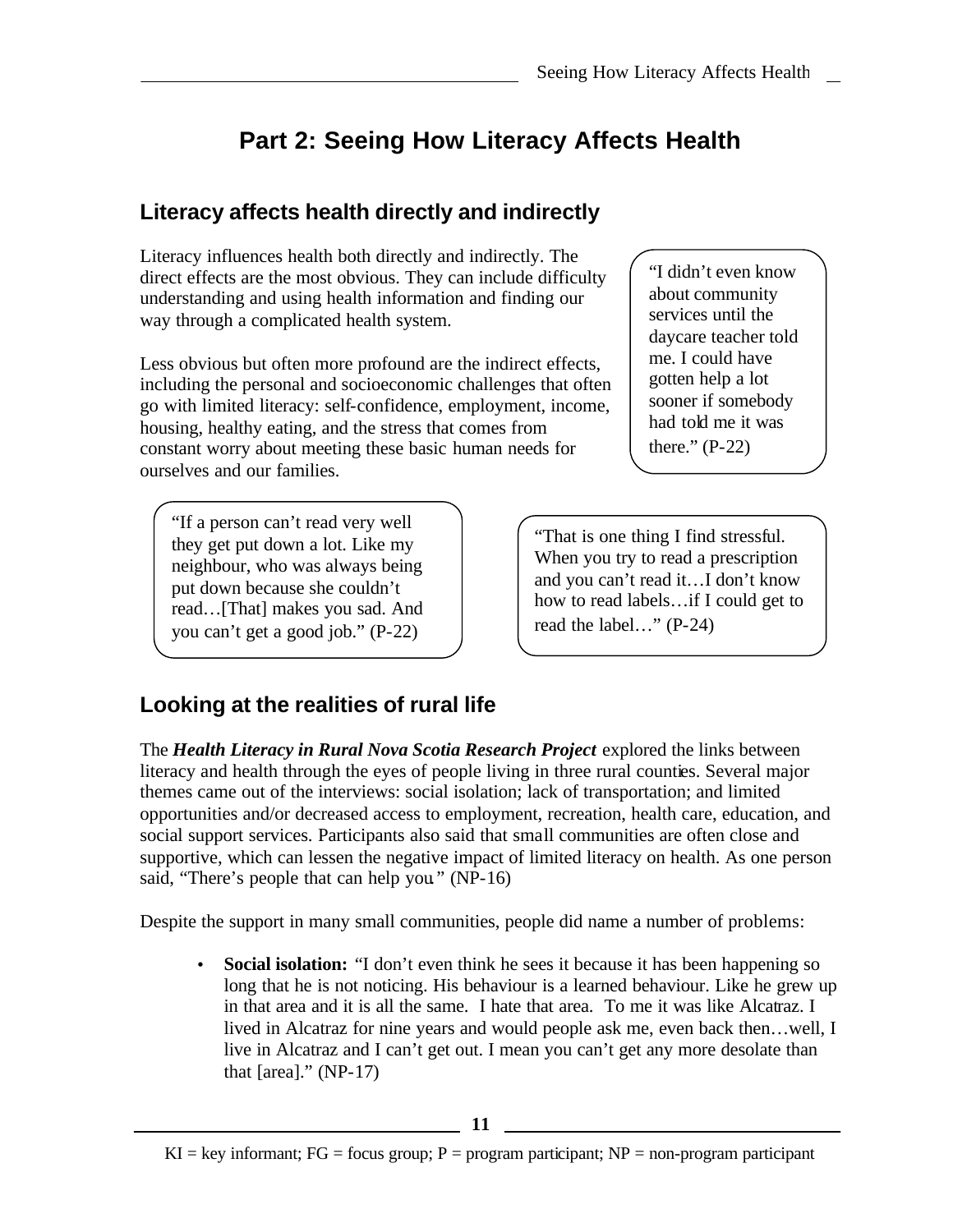- **Limited employment opportunities/social support services/transportation:** "[His] brother worked at the fish plant…He was in school here; he could not travel, he did not have the money to travel back and forth to come to school. He needs school to help him because he doesn't have the education. Right now, what is he going to do if they don't have that plant open? Two years ago, they got money from the plant and he had enough money…It would be good if they had somebody here to counsel these people…They had it in Port Hawkesbury. We would have to travel. We don't have the money, ways to get there." (P-24)
- **Accessibility of affordable health care resources:** "I buy my insulin at the drug store. You go to the drug store in Guysborough and get your pills for insulin…I can get one kind of pills in Antigonish for half the price that I can get it down here. A bottle of insulin down here is \$26. I can get two bottles in Antigonish for \$36.00. I can get groceries in Antigonish a lot cheaper than I can here." (NP-26)
- **Lack of social support services:** "But how would you set up a thing like that around here [women's shelter]?…I always think that she could have gotten more help. She went to social assistance and they gave her money, but money isn't everything. It's all right to help you along, but you're stressed out in a lot of ways…not just money wise, right." (NP-9)

#### *In the middle of a puzzle…*

"It is not that I did not try. I tried everything that there is to try. I ran out of options. I don't know what else to try. I got nothing else to try. I can't go to work wherever I try. They won't hire me. I'm a high-risk injury, they won't hire me. I got no education…I've tried to put my life together so I could support myself and my son. I can't put this together...I'm in the middle of a puzzle. There's a piece that don't fit in there, can't get it to fit. That's how I feel…For me to explain to you, how can I make my life better? Well, I just told you everything I know. If you were me, how could you make it better? That is my question to you. How you could make your life better if you were me?" (P-5)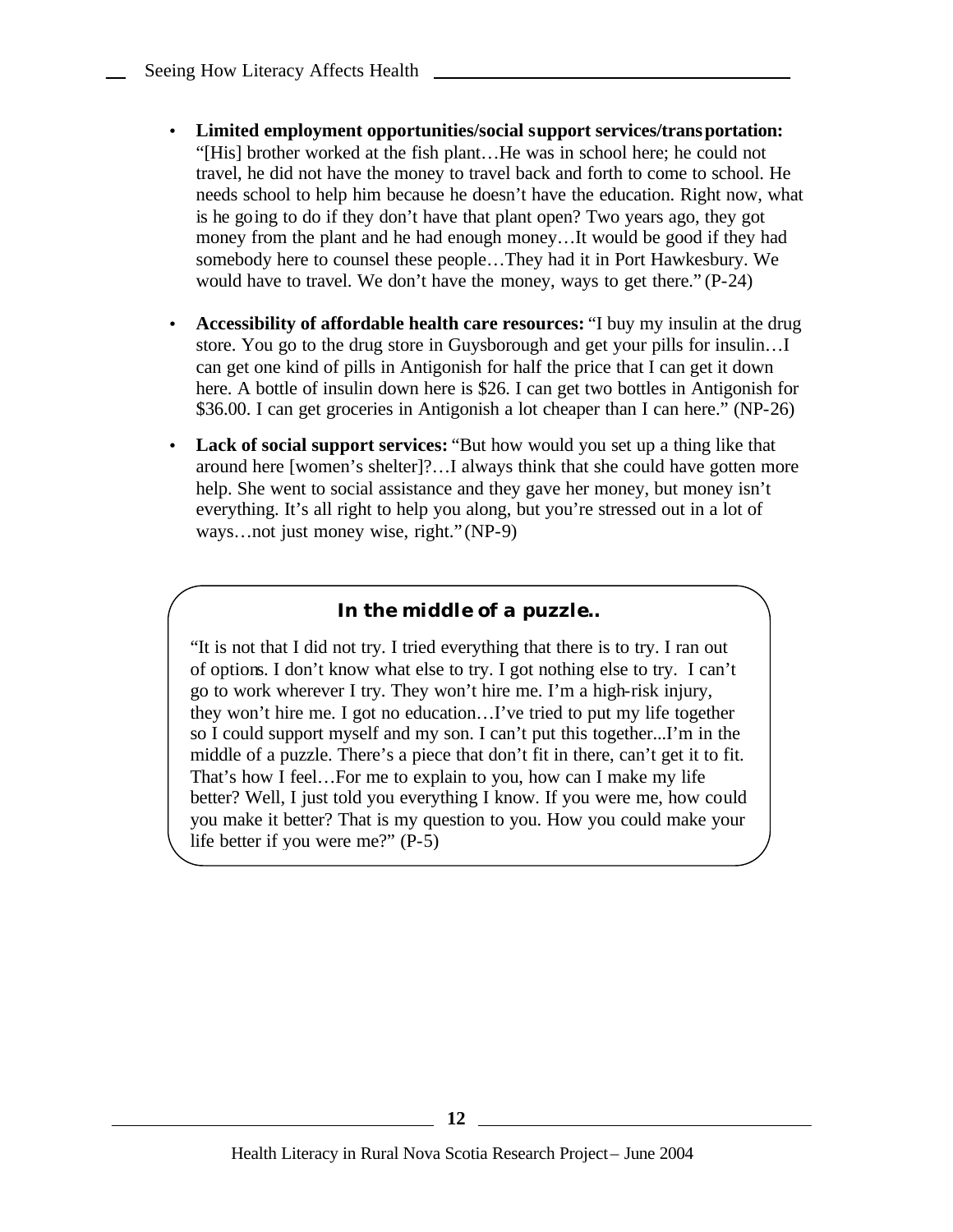# **Part 3: A Call for Action**

<span id="page-18-0"></span>The *Health Literacy in Rural Nova Scotia Research Project* is an action research project. This means that what we find out is to be used to make a difference in the lives of people. Participants had many suggestions about what needs to happen. All of the identified actions for change have come directly from the interviews. They incorporate the voices of participants who experience limited literacy as well as key informants and practitioners working in communities in this region of Nova Scotia.

Their suggestions for action called for change at the level ofpolicy (local, provincial, and/or federal); programs (literacy, health, and social programs, as well as departmental and community-based programs); and practices (how service providers work with the people they serve). Because their proposed actions addressed the many direct and indirect links between health and literacy, they are organized according to determinants of health.

The suggested actions for change were discussed at Roundtable meetings and priorities set. Although all actions were considered necessary, those listed first were considered important to work on first.

# **Actions**

#### **1. Literacy and Education**

♦ **Literacy**

"Go to school and get your reading so you can help yourself…you ought to be able to learn how to read and write in this world or you are done for, if you don't know how to read and write." (NP-7)

#### **1.1 Increase awareness and support of literacy as a determinant of health and well-being.**

- Provide sustained funding to literacy programs.
- Provide adult learning programs at all levels to allow uninterrupted progress from one level to the next.

#### **1.2 Find ways to reduce barriers to attending literacy programs.**

- Ensure that literacy programs are accessible in rural areas.
- Provide more flexible literacy programming to meet the life and learning needs of more people.
- Provide both small group and one-on-one instruction to accommodate different learning styles.
- Increase opportunities for home-visits from literacy tutors.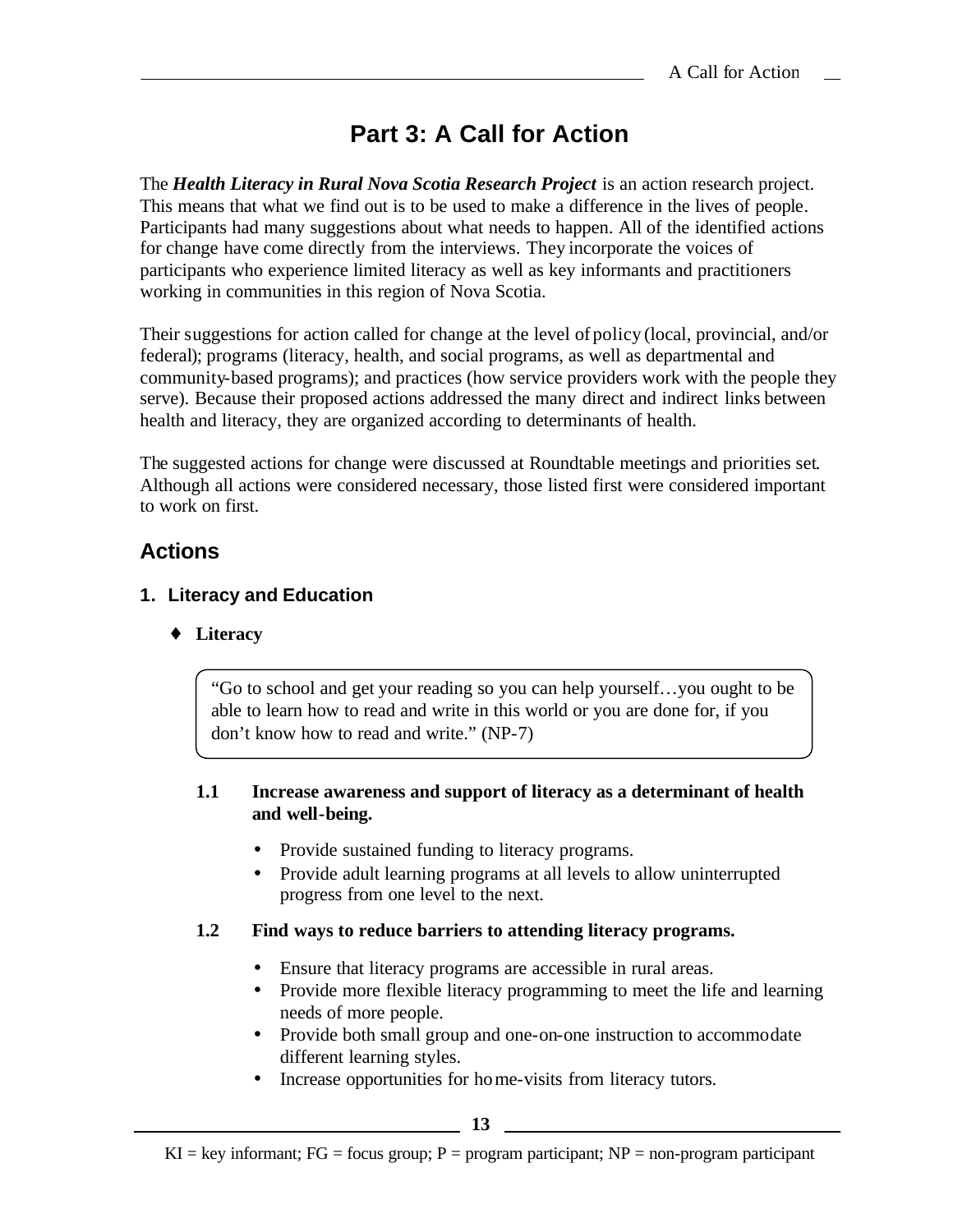#### A Call for Action

• Use personal contact in recruitment; involve familiar community members in encouraging potential learners to enrol.

#### ♦ **The School System**

"The reason I became a Student Program Assistant is because I want to help those kids in school that are falling through the cracks. Not the ones that are labelled, because if they are labelled that they have a learning disability they get help…But how many children are in school that haven't got a learning disability, that are just naturally slow or haven't got the home support that gives them the little extra help? If it means just spending ten minutes with the child and a little bit of attention to brighten their day and to help them out so that they are going to do better, it is worth it. The smiles and the hugs I get from the kids is worth all the money they can pay me." (NP-18)

#### **1.3 Identify and deal with learning difficulties early.**

- Place more trained professionals in schools to recognize and address learning and behaviour problems early.
- Follow-up assessment with appropriate and sustained treatment.

#### **1.4 Recognize and addre ss the impacts of physical and emotional health on learning.**

- Make sure that no child goes to school hungry.
- Promote family awareness of health through children in schools.

#### **1.5 Turn kids on to reading good quality books for the health of it; support children's literature in school and community.**

#### **2. Health Information and Services**

#### ♦ **Health Information**

"Written information is not enough. There has to be personal contact. It has to be explained, and people's questions have to be answered." (P-23)

#### **2.1 Increase awareness of literacy issues among service providers.**

#### **2.2 Make health care information more accessible to everyone.**

- Simplify explanations and instructions; learn and use principles of plain language.
- Put clear information about health and services where it will be seen and heard.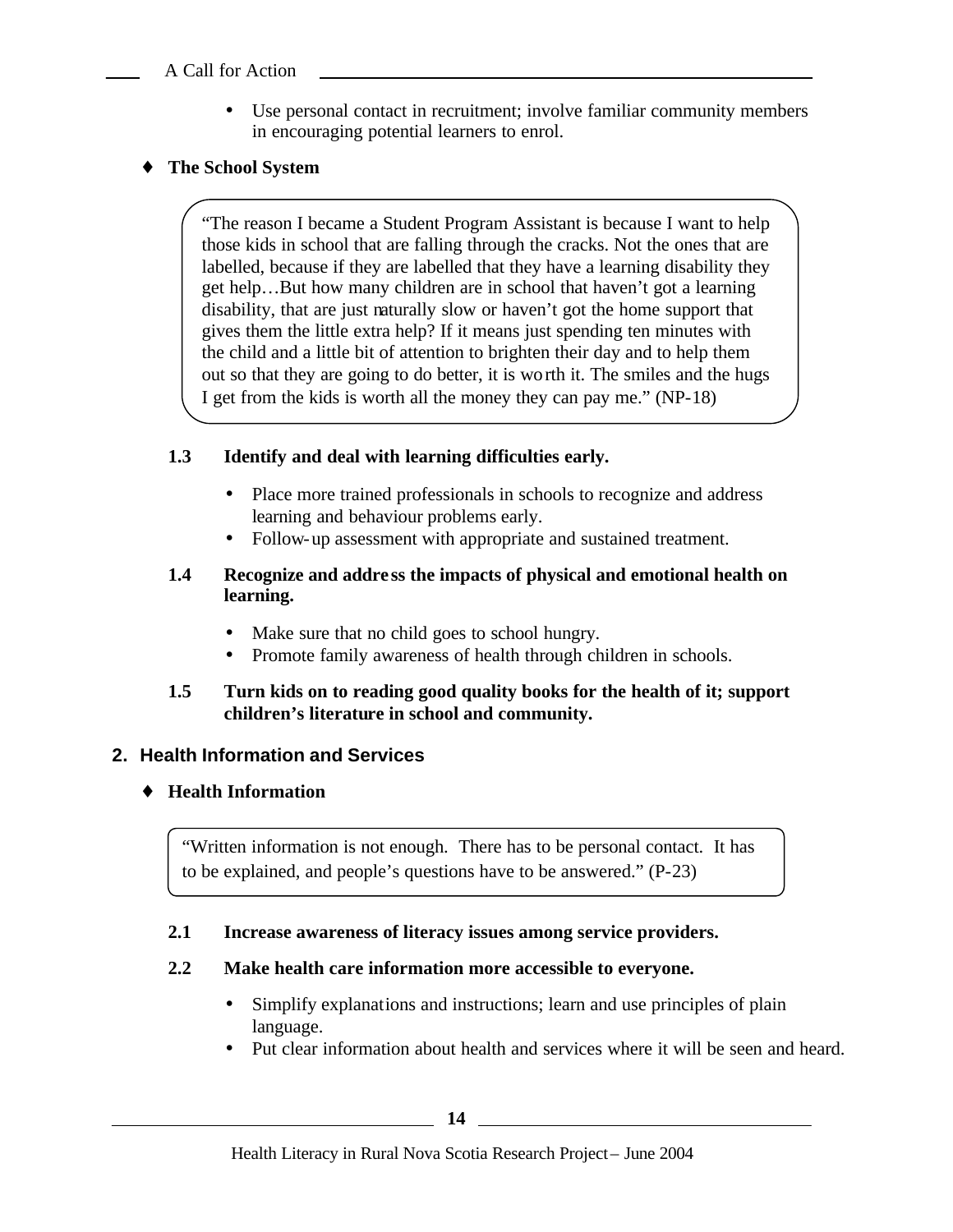#### **2.3 Provide alternatives to written information that meet the needs of a variety of literacy levels and learning styles.**

- Provide time and funding for professionals to develop appropriate resources to use with those limited in literacy.
- Make better use of visuals.
- Put health information on audio and video cassettes, and make them available in a variety of health care and community locations.

#### **2.4 Take information and services to people rather than waiting for them to come to services.**

- Create health drop-in centres where individuals can access information and find someone to talk to about health issues.
- Provide "health mobiles," similar to mobile libraries, that go out to rural areas with information and someone to talk to.

#### **2.5 Recognize and make use of the key role of pharmacists in providing health information.**

• Provide a private area in pharmacies where people can ask questions and get instructions for using medication.

#### ♦ **Health Services**

"Take a little time. I know you are busy but there are some people that need it…Help them, don't leave them wondering." (P-1)

#### **2.6 Give more time to each patient/client to listen and explain**

- Encourage questions and listen carefully to all information provided. Be patient; recognize that change requires both courage and time.
- Follow up with clients and make certain that they understand important information and instructions.
- Provide a sense of caring, dignity, and respect in all provider-client relationships.

#### **2.7 Support the use of client advocates.**

- Provide facilitators or advocates to help people navigate through the health care system.
- Encourage the use of family members or friends as advocates.
- Make interpreters available where the first language is not English.
- Support public health professionals in taking an advocacy role.

#### **2.8 Provide more resources in rural areas**

• Increase the number of doctors and/or nurse practitioners.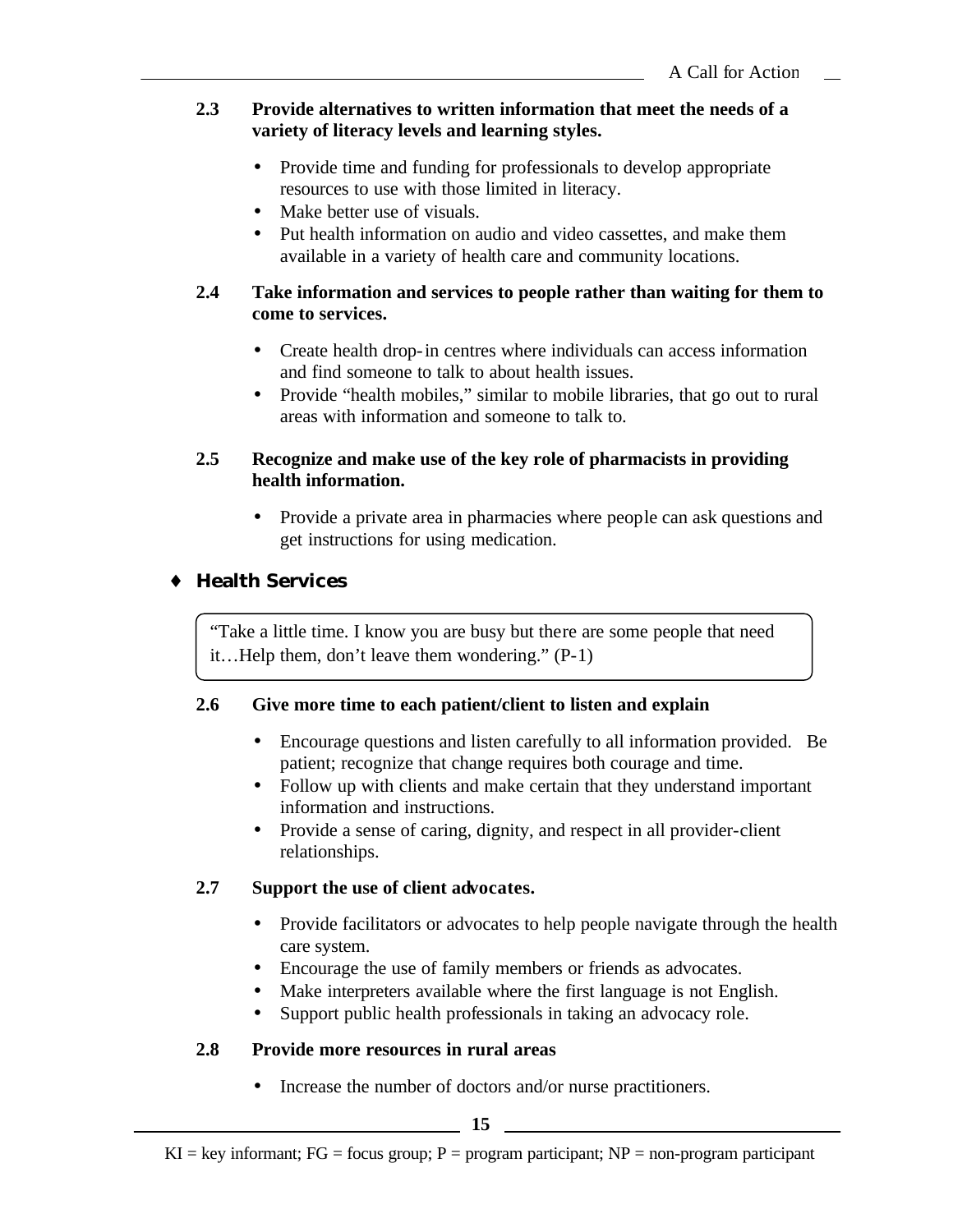- Increase the number of medical facilities and services.
- Improve transportation to make services accessible.

#### **2.9 Increase efforts of all program and service providers to reach those who might "slip through the cracks."**

- Increase networking among service providers.
- Integrate services for maximum effectiveness.

#### **3. Income and Social Status**

"To go out and get a job – that is healthy. When you earn your own money, you got a purpose then…Being on the system is not my cup of tea…All winter long I am isolated, I don't go anywhere. My big outing is to get my cheque and pay my bills. Don't dare spend a dollar for a coffee while you are out. That kind of living is just existing. It is not living life to the fullest, as they say…You have to have gas, money to buy the food. Money is the main thing today. I used to think love was. You loved your children, you loved each other, that is all that mattered. That doesn't go very far if you have no income." (P-15)

#### **3.1 Involve the community in taking action to reduce poverty.**

- Provide safe affordable housing for all.
- Ensure that healthy and affordable food is available to everyone.

#### **3.2 Work towards policies that support the health care needs of those with limited income.**

- Recognize that prescribed medications are often not affordable by those who need them.
- Address the issue of ambulance costs.
- Provide funding for regular dental and eye care.

#### **4. Employment and Working Conditions**

"The last 26 years I have always had money coming in…Before, there was lots of work; you could get work anywhere. But now…the woods is gone, the fishing is gone, the jobs are gone and you need education for everything…I could get a job cutting wood or something like that, but the way my hip is, I just can't make enough to get by on. I have a limit to what I can do…The last time I worked, I drove a machine in the woods. That is what happened to my hip. It was too hard on my hip – pretty long hours and worked hard. I have to try and get some education…I have two kids I am trying to keep in school." (P-26)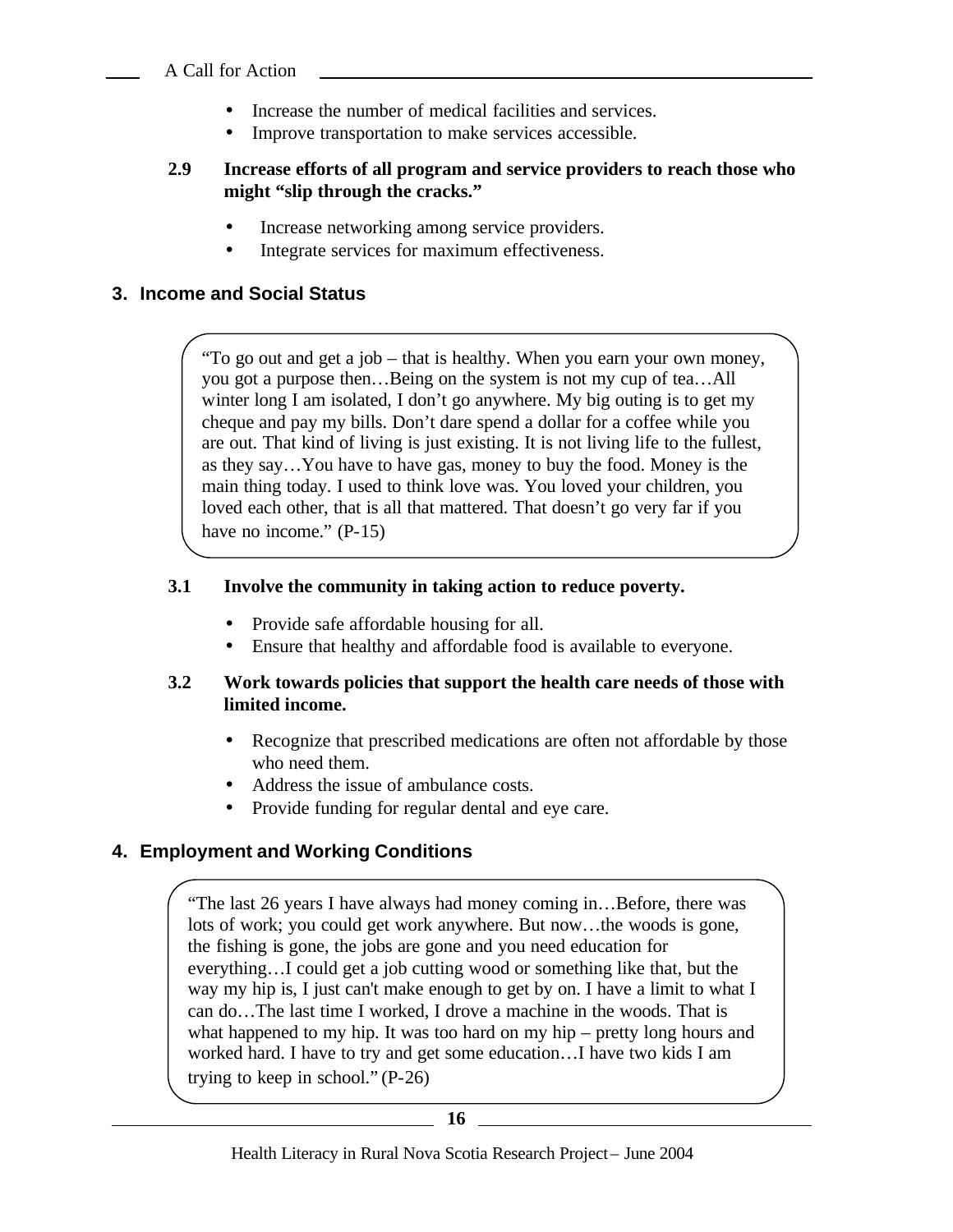- **4.1 Respect people's innate abilities and life experiences when determining their "employability."**
- **4.2 Create more job readiness programs that focus on developing personal and life skills as well as employment skills.**
- **4.3 Reduce hazardous working conditions that often accompany low literacy.**
- **4.4 Provide accessible compensation and support services.**

#### **5. Healthy Child Development**

"I'm surviving, but sometimes there's a lot of things I don't have and sometimes there's a lot of things I can't give my son…It makes you feel like a failure when you can't provide what you want for your kids. The way I look at it, my mother and father had a hard time bringing us up. There were seven in the family and it takes a lot of money to keep seven kids going, so they were working all the time to put food on the table. Even if they were doing that, they weren't providing me he lp with my school books. So a person can't provide everything; I understand that. But still, that's most of the reasons why people end up having literacy problems when growing up, as far as I'm concerned. If there were a little more support in the community, people volunteering and helping other people…" (P-5)

- **5.1 Ensure that every child has healthy, secure, and supportive physical and social environments in which to develop.**
- **5.2 Increase funding for early prevention programs in health and education.**
- **5.3 Provide more family literacy programs to support parents in their role as first teachers and caretakers of family health and well-being.**
- **5.4 Provide more youth programs and youth groups within the schools and at community youth centres to promote positive health practices and social development.**

#### **6. Personal Health Habits and Coping Skills**

"I do everything that I can to control my health right now. I quit smoking. I eat healthy. I exercise every day, and I stay away from stress…A lot of it, I think has to do with my attitude. It took a long time, because I had to learn to believe in myself first." (NP-18)

#### **6.1 Support the efforts of people to improve their own self-care practices.**

- Make physical and recreation facilities accessible for all.
- Close down the gambling machines.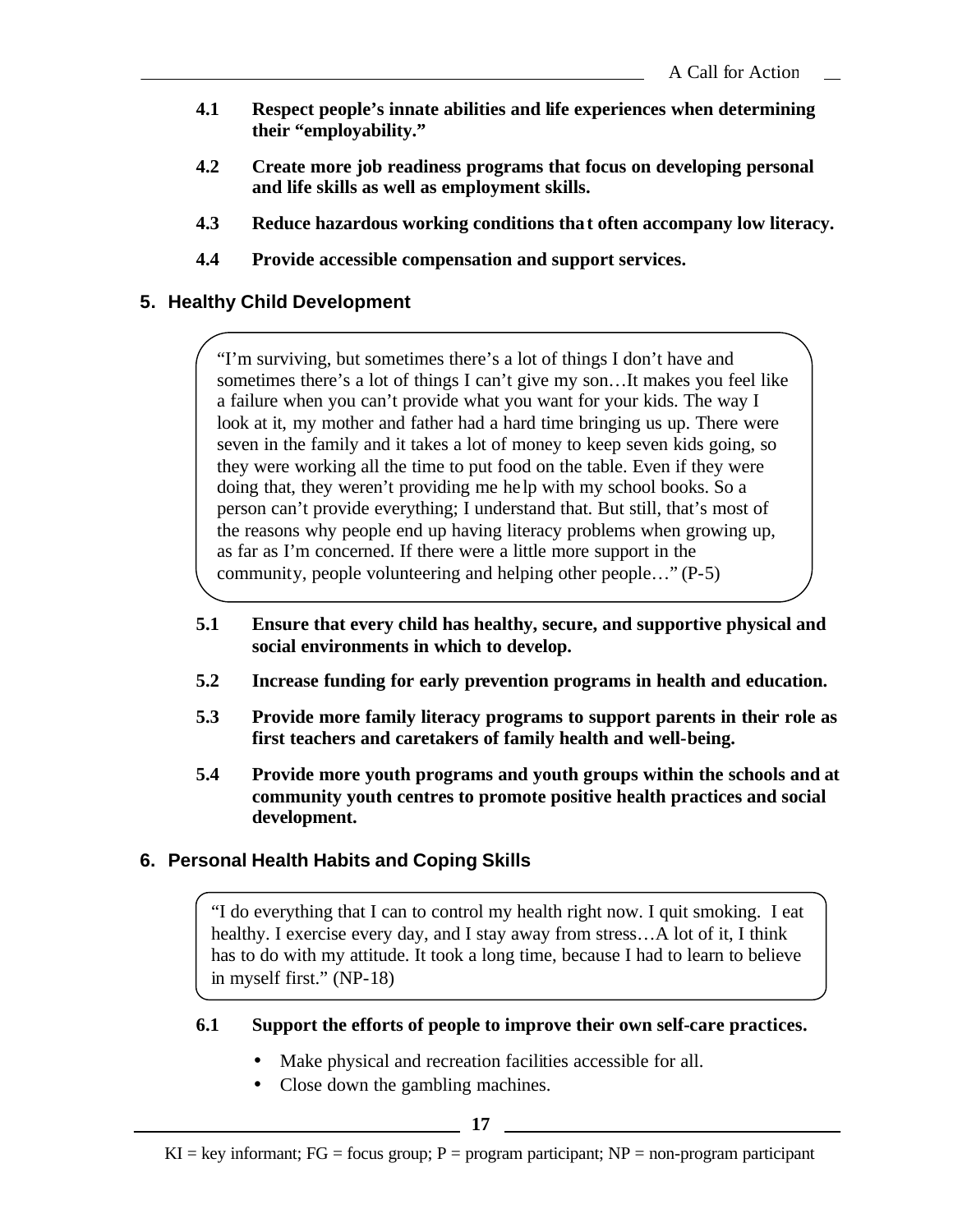#### **6.2 Hold local information workshops and support groups on a variety of health care issues.**

• Provide hands-on experience in planning and preparing healthy meals, in the home or in community workshops.

#### **7. Social Support Networks**

"I have lots of stress. My husband has asthma and prostate problems, and one of my sons has mental illness. Sometimes it's been so bad that if I didn't have support from my classmates at [community-based literacy program], I don't know how I would have coped." (P-23)

**7.1 Value and support the important role of community-based organizations and services in fostering health and literacy.**

#### **7.2 Refer individuals to appropriate community-based services for support.**

#### **8. Social Environments**

"You would go somewheres and see kids all dressed up with nice short sets on. We would see them playing with bicycles and swings, and you are left out…You would go to their homes and it would be so nice and they would have everything up to date…and it hurt…We were left out. We were one of the poorer groups. When I started having a family I tried to get them anything they wanted, because I didn't have it." (NP-4)

- **8.1 Address social exclusion and isolation as significant factors when planning programs and services.**
- **8.2 Ensure that all programs and services support the development of selfesteem and a positive attitude to life**

#### **9. Physical Environments**

"One of our barriers is our isolated community…With isolation comes lack of transportation, and lack of transportation becomes lack of knowledge." (KI-17)

- **9.1 Develop health and literacy promotion strategies that address the impact of a rural environment on health and literacy.**
- **9.2 Create more opportunities for public transportation in rural areas to increase access to education and health services.**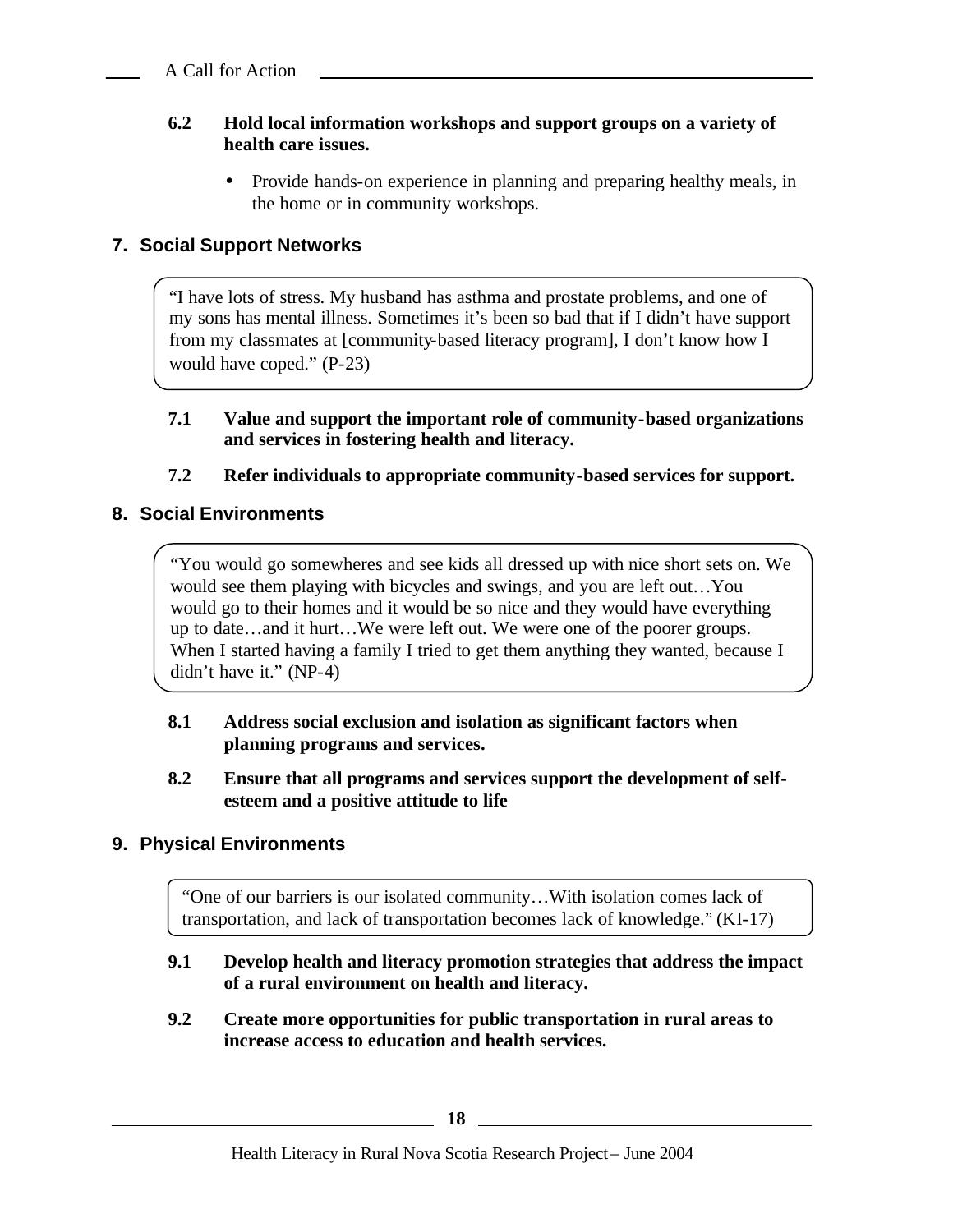#### **10.Biology and Genetic Endowment**

"If I would've known how to read it would've been easier to pick it up then. I couldn't make no sense out of it at first. Dad's mother, she had it [diabetes] for a long time. I didn't know nothing about it, see, and one of dad's sisters – she had it too, and she died from it. She was only 38. I knew she died, but I really didn't know what she died from at first. I didn't know nothing about it." (NP-5)

#### **10.1 Educate people on the genetic links of many physical and mental conditions.**

• Encourage people to become aware of their family medical history.

#### **10.2 Provide genetic information to adoptive and foster families.**

#### **11.Gender**

"What we found resoundingly is that when women come out of that program it was the life skills that have moved them forward…Overwhelmingly what they talk about are the components that we do on self-esteem, on assertiveness, on learning to like yourself…That kind of personal growth they do…which is essentially about validating them as being worthy people in the world…is a huge motivator. After that, almost anything seems possible." (KI-13)

- **11.1 Be sensitive to gender issues and provide appropriate programs, services, and supports.**
- **11.2 Recognize and support the important role of women as caretakers of family health.**
- **11.3 Reduce barriers to programs and services for women: provide transportation, childcare, flexibility.**

#### **12. Culture**

"I think of when the community was loved, and that old African proverb where it takes a village to raise a child. Well, when I was a kid everybody raised you…When someone was called in for a slice of bread, everybody was called in for it, even if that meant you were drinking water or weak tea out of a Miracle Whip bottle…Everybody was on equal grounds. We were all poor…Then came destruction, because the white man started coming in and he was going to save us all. Not only the white man, but then you got these black organizations and people were coming from the Halifax area and they were going to save us. Everybody came in and they were going to save us, and they started bringing in all their bad habits along with them." (KI-17)

 $KI = key$  informant;  $FG = focus group$ ;  $P = program$  participant;  $NP = non-program$  participant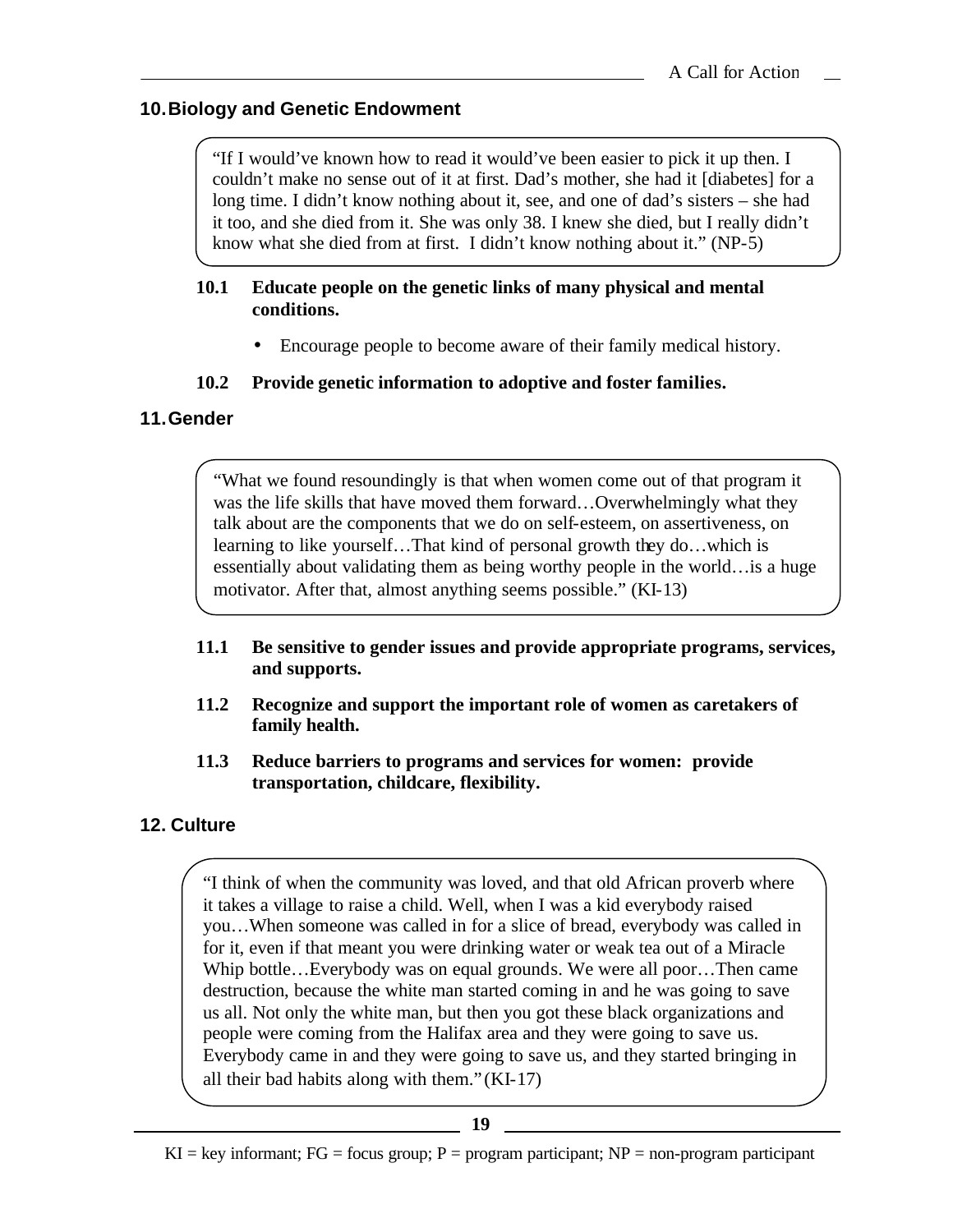A Call for Action

- **12.1 Recognize that racism exists in our communities and work to undo it.**
- **12.2 Educate practitioners and policy makers about cultural differences and the importance of social inclusion to health and well-being.**
- **12.3 Involve participants in designing, delivering, and evaluating their programs and services.**
- **12.4 Provide early language programs so that all children thrive in their first language.**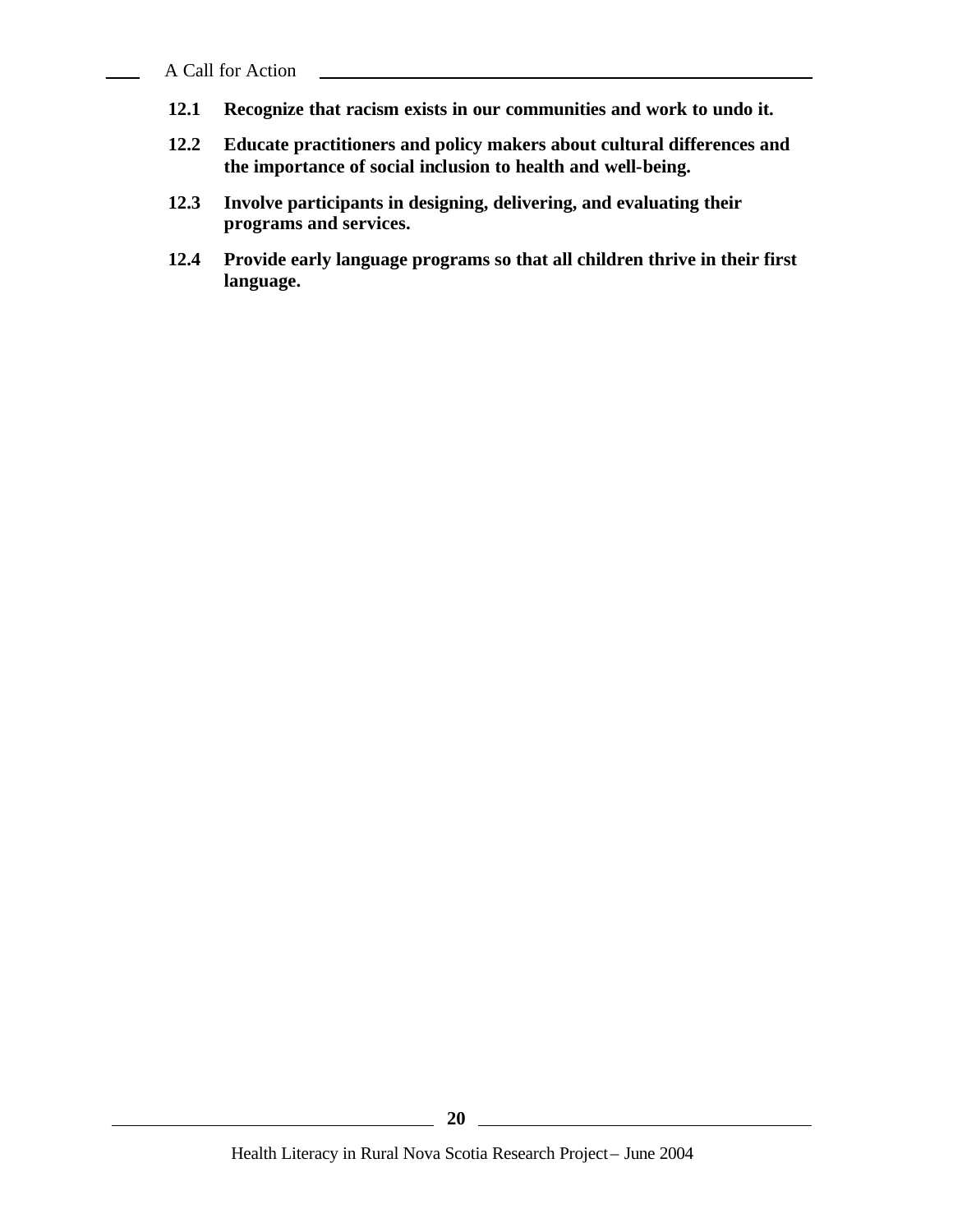# <span id="page-26-0"></span>**Priorities for Action**

The following is a summary of the priorities that Roundtable participants considered important to act on first. Under some priorities are also suggestions for more specific action.

- ♦ **Increase awareness and support of literacy as a determinant of health and wellbeing.**
	- Provide sustained funding to literacy programs
- ♦ **Find ways to reduce barriers to attending literacy programs.**
	- Ensure that literacy programs are **accessible** in rural areas.
	- Provide more flexible literacy programming to meet the life and learning needs of more people.
- ♦ **Increase awareness of literacy issues among service providers.**
- ♦ **Make health care information more accessible to everyone.**
	- Simplify explanations and instructions; learn and use principles of plain language.
- ♦ **Take information and services to people rather than waiting for them to come to services.**
	- Create health drop-in centres where individuals can access information and find someone to talk to about health issues.
	- Provide "health mobiles," similar to mobile libraries, that go out to rural areas with information and someone to talk to.
- ♦ **Support the use of client advocates.**
	- Provide facilitators or advocates to help people navigate through the health care system.
	- Make interpreters available where the first language is not English.
- ♦ **Increase efforts of all program and service providers to reach those who might "slip through the cracks."**
	- Increase networking among service providers.
	- Integrate services for maximum effectiveness.
- ♦ **Value and support the important role of community-based organizations and services in fostering health and literacy.**
- ♦ **Develop health and literacy promotion strategies that address the impact of a rural environment on health and literacy.**
- ♦ **Create more opportunities for public transportation in rural areas to increase access to education and health services.**

Participants also suggested two priorities beyond those identified from the research.

- **Redirect funding to place greater emphasis priority on disease prevention and health promotion.**
- **Example 1** Use the report, *Taking off the Blindfold: Seeing How Literacy Affects Health, to* **raise awareness and influence decision making.**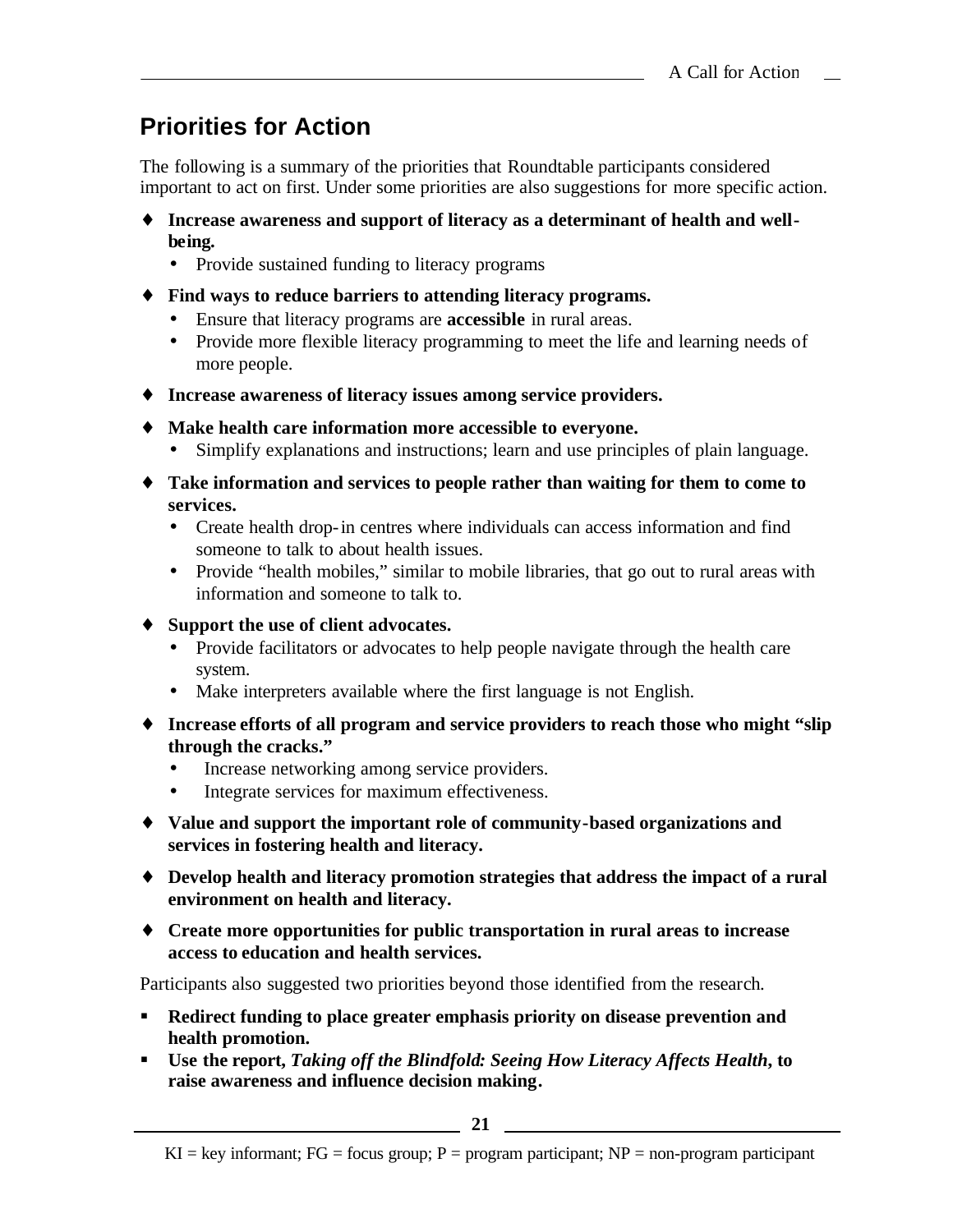### **One key informant's perspective** *on taking action*

"I think the barrier around literacy is people want to put specific issues away where they don't have to look at them." (KI-3)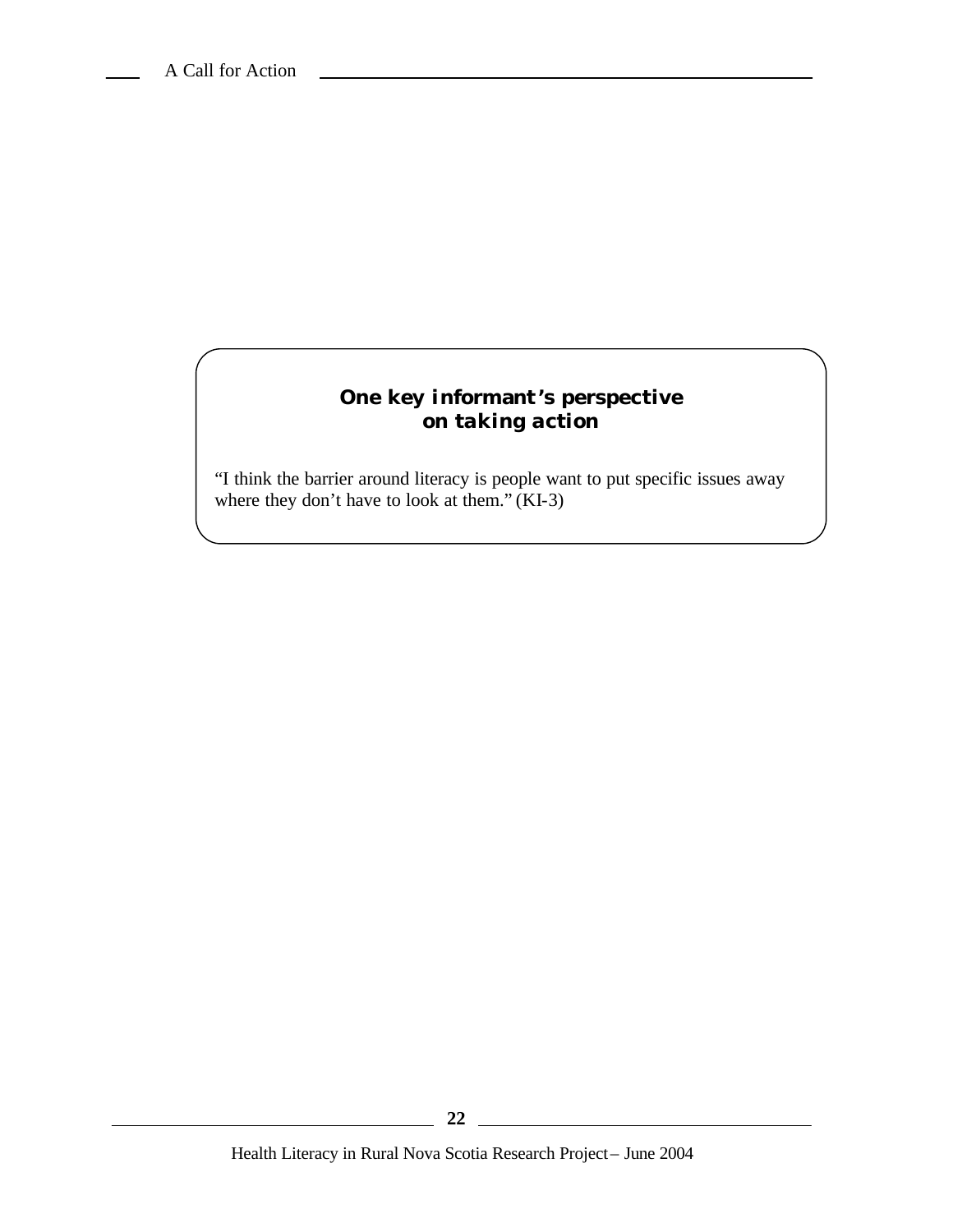# **Part 4: Taking the Next Steps**

<span id="page-28-0"></span>The Roundtables on Health Literacy provided an opportunity to begin thinking about how to work together to implement some of the actions that resulted from the research. Participants' feedback was very positive. All participants reported that the Roundtable had increased their understanding of the links between health and literacy. All left feeling that there were specific steps they could and would take to address literacy and health issues. As one project participant who attended a Roundtable session said, "It's very comforting to know that people like myself might have a chance to improve our way of living the way it should be."

# **Taking Action**

Participants identified and prioritized actions for change that recognize literacy as an important determinant of health. Their input helps build the case for improving policies, programs, and practices that support the health of people who experience limited literacy.

Since the Roundtable, meetings have taken place among representatives from a number of health, literacy, and community-based organizations to determine how we can work together to address health literacy. Representatives of organizations and concerned individuals have formed a health literacy network to further the work.

The **Guysborough Antigonish Strait Health Literacy Network** includes individuals and organizations who are working together to:

- **IDENTIFY IDENTIFY** What should be done in this region to make it easier for people with limited literacy to have better health
- Increase public awareness of health literacy as an important social and economic issue
- Influence policy and programs to enhance the capacity for health of those who experience limited literacy
- Advocate to remove literacy barriers in finding and using health information, services and supports
- **Share information and resources to increase action on literacy and health.**

(Draft May 3/2004).

Building on the collaboration and findings of the *Health Literacy in Rural Nova Scotia Research Project*, the Guysborough Antigonish Strait Health Authority is looking at how their primary health care (PHC) policies, programs and practices can better meet the needs of adults limited in literacy. Supported through the Nova Scotia Department of Health Primary Health Care Transition Fund, the **"Building Capacity among Primary Health Care Providers to Address Literacy and Health Project"** is addressing the following two priorities for action which emerged from the research.

- Increase awareness and support of literacy as a determinant of health and well-being
- Increase awareness of literacy issues among service providers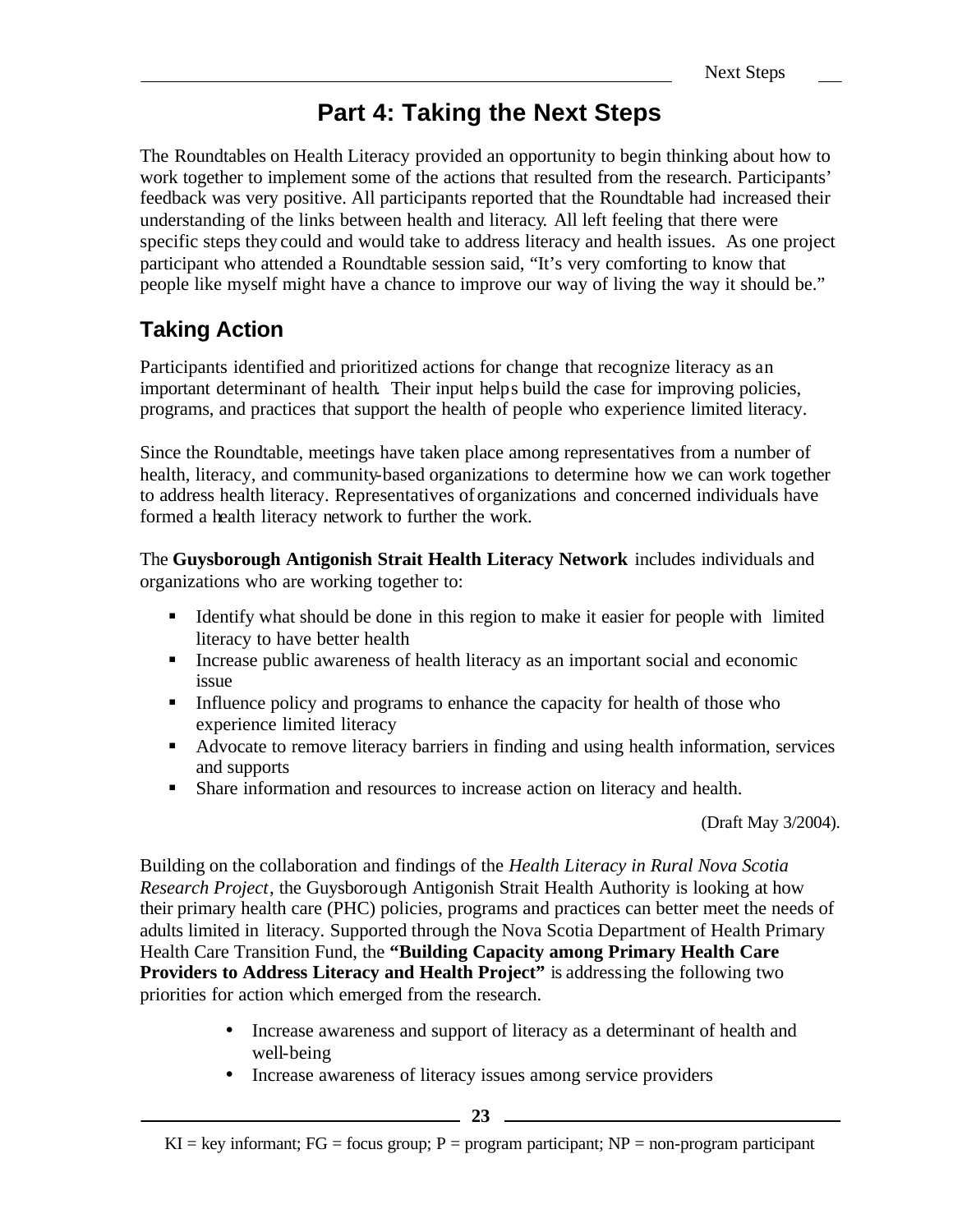<span id="page-29-0"></span>Other initiatives are being developed, such as that of the Richmond County Literacy Network which has submitted a proposal to address the impact of low literacy on health of seniors in their rural communities.

# **Putting the pieces together**

This report provides a glimpse into what participants told us about health and literacy based on their experiences. From the stories they shared, we can see the far-reaching impact that limited literacy has on their lives and their health. Their voices challenge the assumption that almost everyone can read well enough to use health information and access the services they need to support their health.

The experiences and insights shared by participants in this study show that health and literacy are connected in many ways. Participants told us how low literacy reduced their use of medical advice and health information, and limited their access to the services they needed. They also talked about how their lack of literacy was closely connected to other social and economic conditions that influenced their health. Links among education, employment, economic and social status, and health were emphasized repeatedly.

"Those all link together. Depending on what kind of job you get, education, where you live – it all links up. If you don't have no education, you won't get a good job. Odds are you are going to be a transient, not be stable, not be in good shape. Not good mental health, not making the money that you should be…depressed, worried about paying their bills – those are the people I see." (P-4)

Many spoke of the lack of control they had over the conditions that shape their daily lives. Their stories have

provided ample evidence that limited literacy is influencing the physical, mental, and social well-being of people living in Antigonish, Guysborough and Richmond counties.

## **Working together for better health literacy**

Health literacy is a term we have used to talk about how our level of literacy affects our ability to find and act on health information and services and, ultimately, take control of our health. Both health and literacy are essential resources for our well-being and for making our lives better.

Health literacy is an opportunity for practitioners and policy makers from the fields of health, literacy, and other sectors to work together to address the health concerns of people limited in literacy, and the literacy concerns of people experiencing poor health. Many things must and can be done to reduce the barriers that limited literacy imposes on the health and well-being of people in this region and beyond.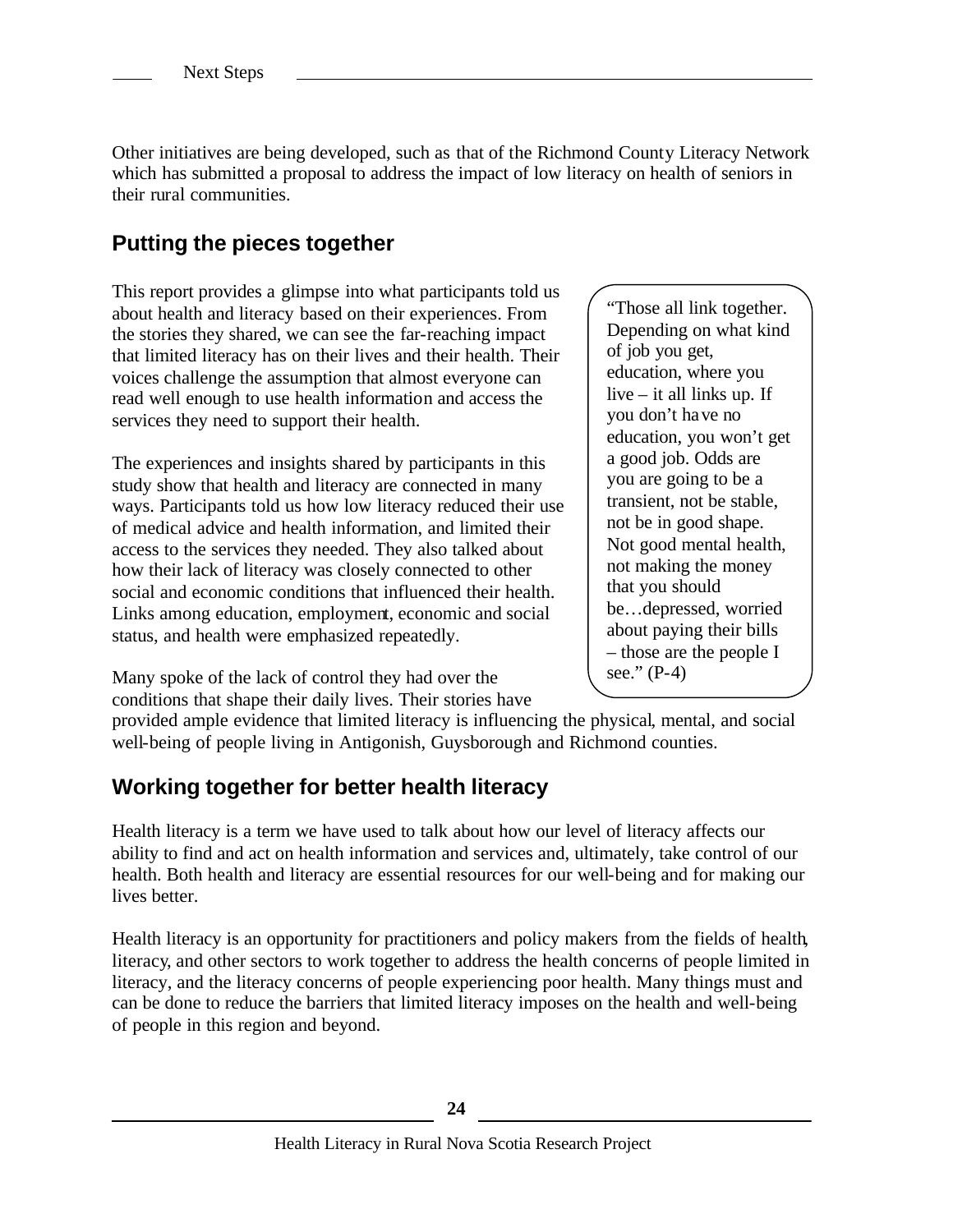Addressing health literacy means breaking down the barriers to health that low literacy creates and finding ways to enable all people to:

- access the services and supports they need
- understand and use information to promote health and prevent disease
- make informed decisions about self-care and treatment of illness
- advocate for their own health, as well as family and community health
- have more control over the factors that determine their health and well-being

To improve practices, programs and policies, we need to build new partnerships and strengthen existing ones between the health and literacy sectors and between policy makers and practitioners. Working together to address health literacy "Now that I'm back in school everything is cleaned up. Like I don't drink, I don't do nothing like that. The thing is, if you're going to go to school everyday it's the same thing as being healthy, really. You have got to be there every day and you are going to feel good every day. Somehow you know you gotta try to do it."  $(P-16)$ 

will promote both literacy and health as resources for everyday living for participants of this study and the many others facing similar challenges.

Through this research, participants have shown us how literacy affects their lives and their health. They have helped us take off our blindfolds to recognize the importance of health literacy. Now that we have seen through their eyes the impact of literacy on health, we must take action to address it.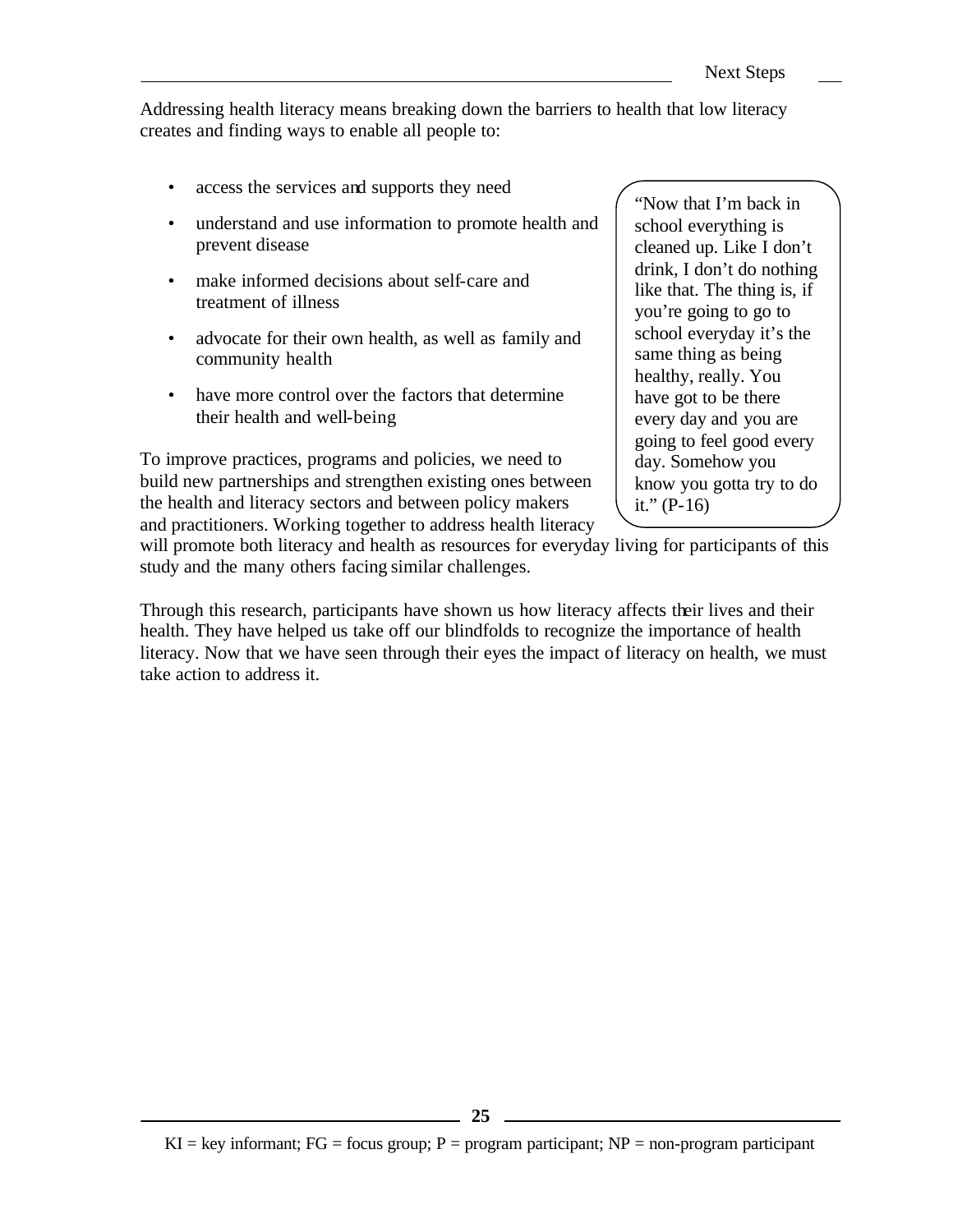#### **One practitioner's perspective** *on raising awareness about health literacy*

"The community's awareness of the issue is probably the key factor that will affect somebody's health if they are not literate…The more aware people are, not only in the health care system, but just in the community, it's going to affect health." (FG-3)